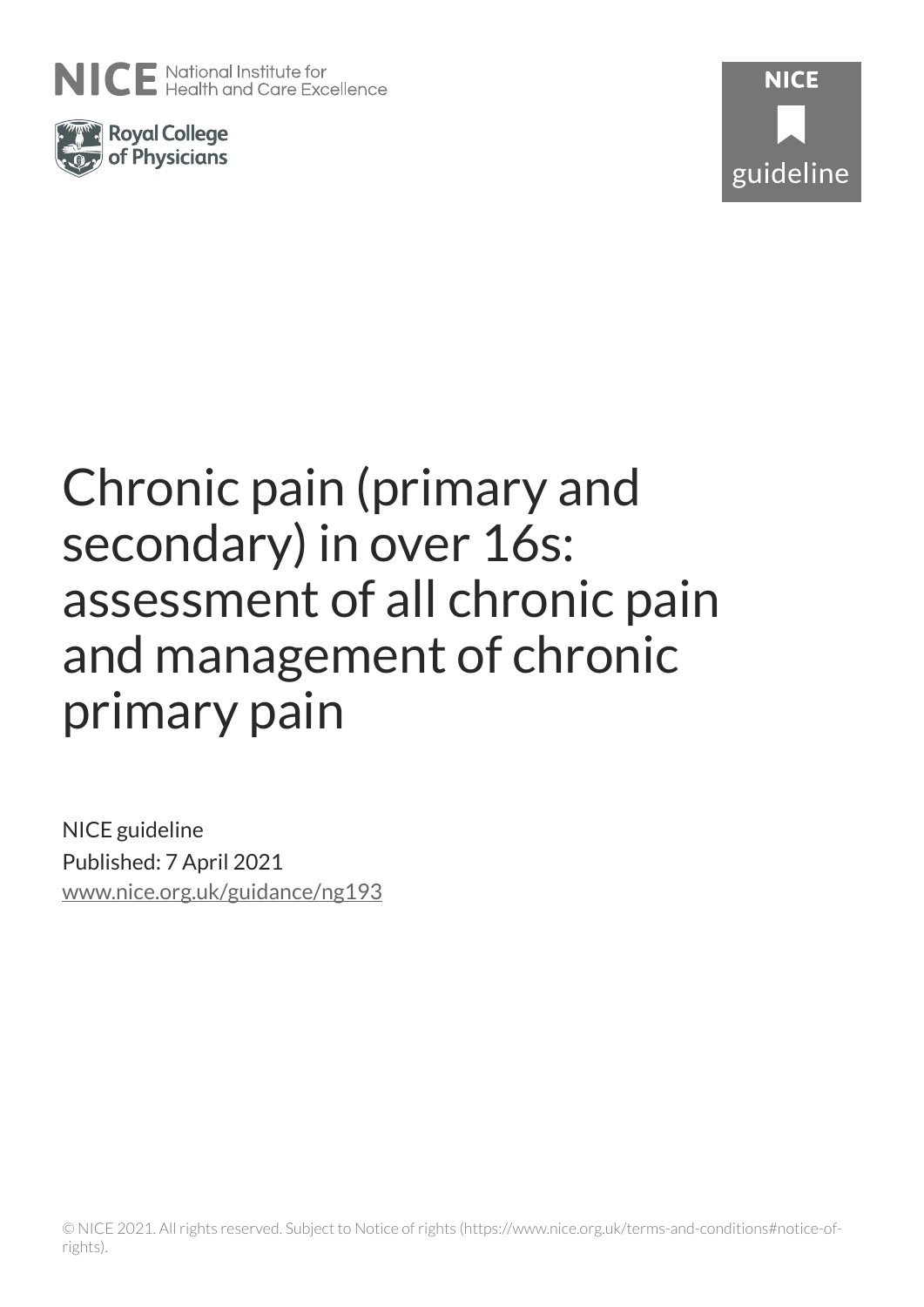# Your responsibility

The recommendations in this guideline represent the view of NICE, arrived at after careful consideration of the evidence available. When exercising their judgement, professionals and practitioners are expected to take this guideline fully into account, alongside the individual needs, preferences and values of their patients or the people using their service. It is not mandatory to apply the recommendations, and the guideline does not override the responsibility to make decisions appropriate to the circumstances of the individual, in consultation with them and their families and carers or guardian.

Local commissioners and providers of healthcare have a responsibility to enable the guideline to be applied when individual professionals and people using services wish to use it. They should do so in the context of local and national priorities for funding and developing services, and in light of their duties to have due regard to the need to eliminate unlawful discrimination, to advance equality of opportunity and to reduce health inequalities. Nothing in this guideline should be interpreted in a way that would be inconsistent with complying with those duties.

Commissioners and providers have a responsibility to promote an environmentally sustainable health and care system and should [assess and reduce the environmental impact of implementing](https://www.nice.org.uk/about/who-we-are/sustainability)  [NICE recommendations](https://www.nice.org.uk/about/who-we-are/sustainability) wherever possible.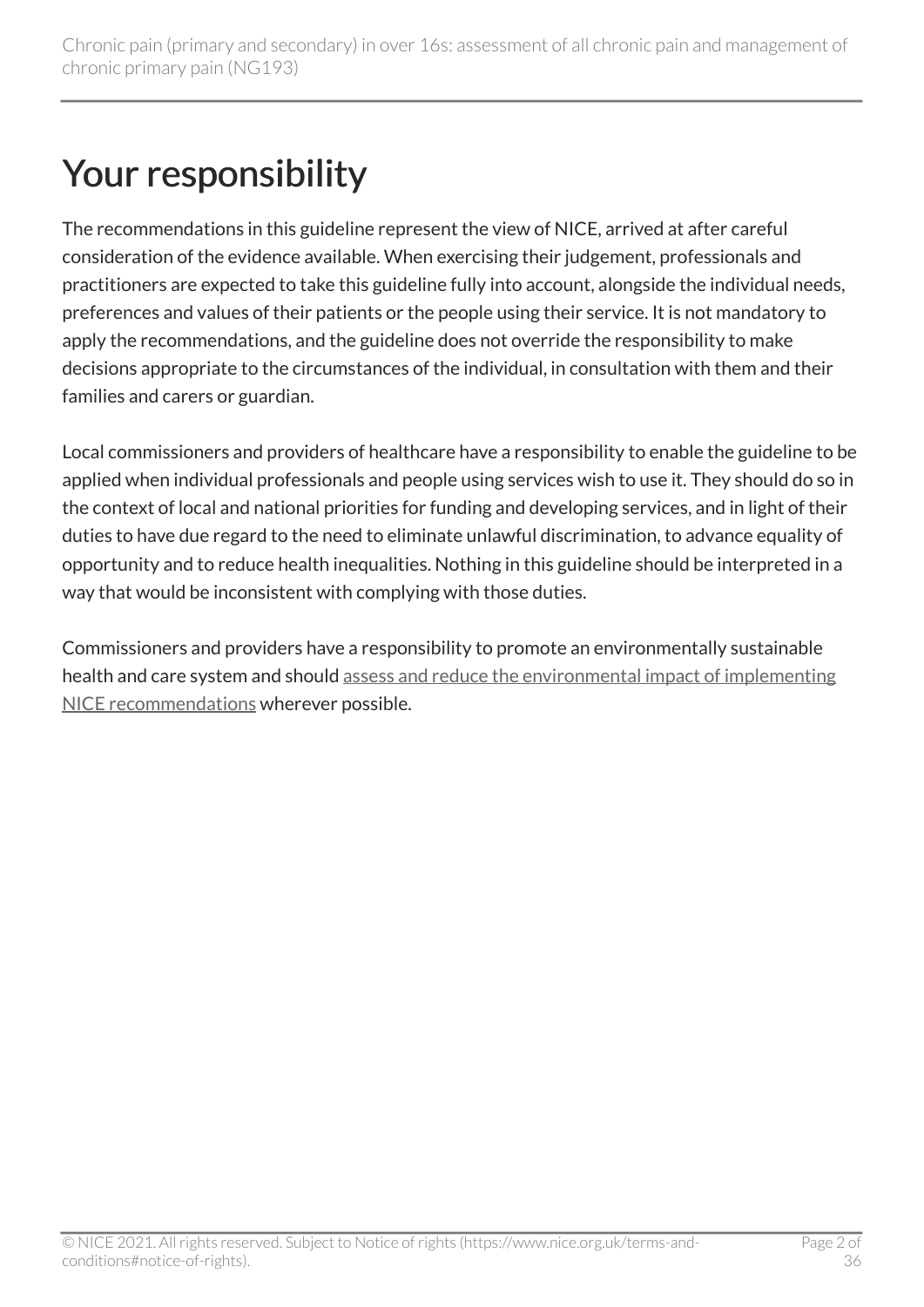Chronic pain (primary and secondary) in over 16s: assessment of all chronic pain and management of chronic primary pain (NG193)

# **Contents**

| Social interventions for chronic pain (chronic primary pain and chronic secondary pain) 35 |  |
|--------------------------------------------------------------------------------------------|--|
|                                                                                            |  |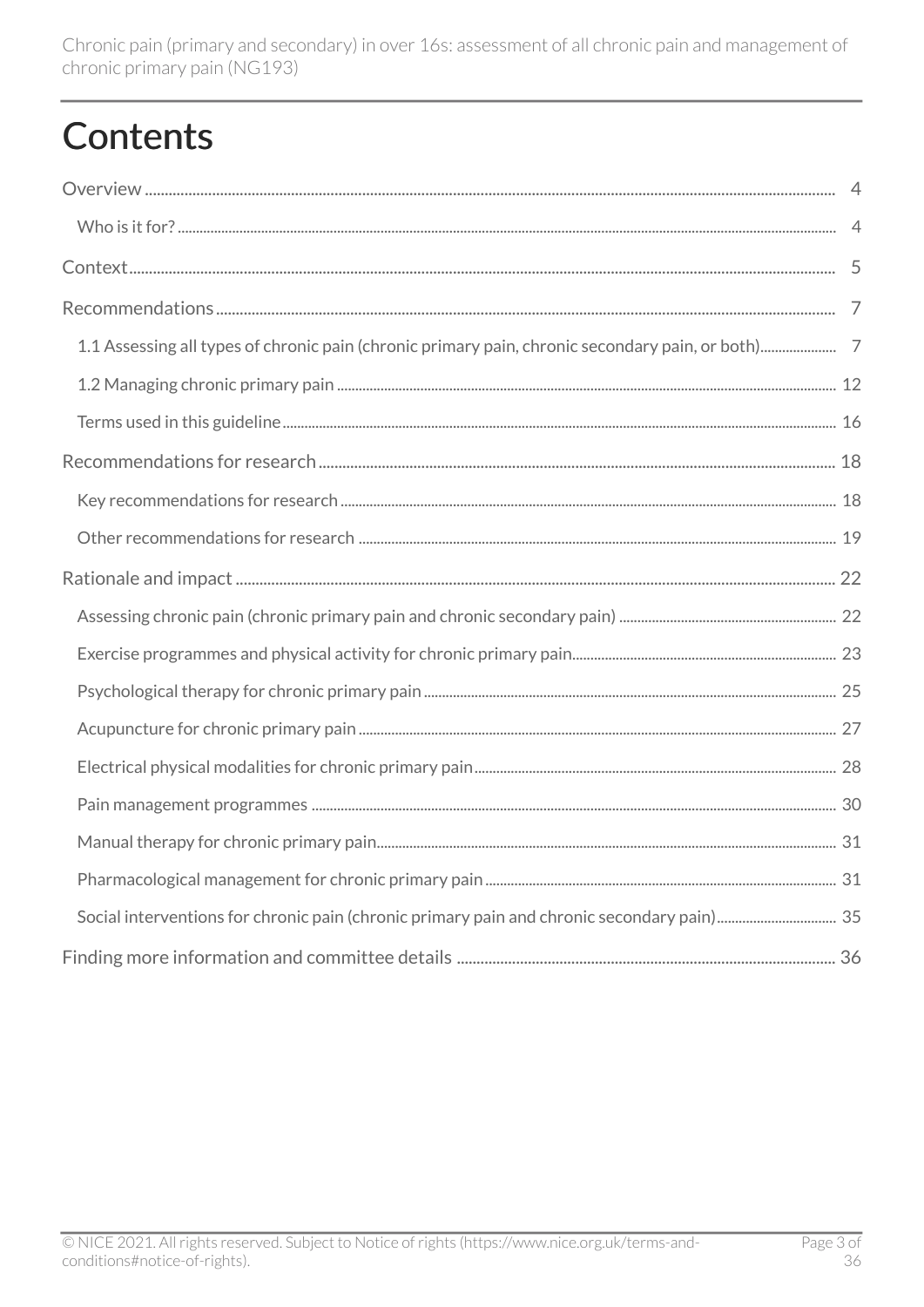This guideline should be read in conjunction with CG150, CG61, NG59, CG173, CG177, NG100 and NG65.

# <span id="page-3-0"></span>**Overview**

This guideline covers assessing all chronic pain (chronic primary pain, chronic secondary pain, or both) and managing chronic primary pain in people aged 16 years and over. Chronic primary pain is pain with no clear underlying cause, or pain (or its impact) that is out of proportion to any observable injury or disease.

This guideline should be used alongside NICE guidelines for other chronic pain conditions, including the [NICE guidelines on headaches,](https://www.nice.org.uk/guidance/cg150) [low back pain and sciatica,](https://www.nice.org.uk/guidance/ng59) [rheumatoid arthritis,](https://www.nice.org.uk/guidance/ng100) [osteoarthritis,](https://www.nice.org.uk/guidance/cg177) [spondyloarthritis,](https://www.nice.org.uk/guidance/ng65) [endometriosis](https://www.nice.org.uk/guidance/ng73), [neuropathic pain](https://www.nice.org.uk/guidance/cg173) and [irritable bowel syndrome](https://www.nice.org.uk/guidance/cg61).

See a visual summary setting out how to use NICE guidelines for assessing and managing chronic [primary and chronic secondary pain.](https://www.nice.org.uk/guidance/ng193/resources/visual-summary-pdf-9073473517)

The recommendations in this guideline were developed before the COVID-19 pandemic.

This guideline was commissioned by NICE and developed in partnership with the Royal College of Physicians (RCP).

## <span id="page-3-1"></span>Who is it for?

- Healthcare professionals
- Commissioners and providers of services
- People with chronic primary pain and chronic secondary pain, their families and carers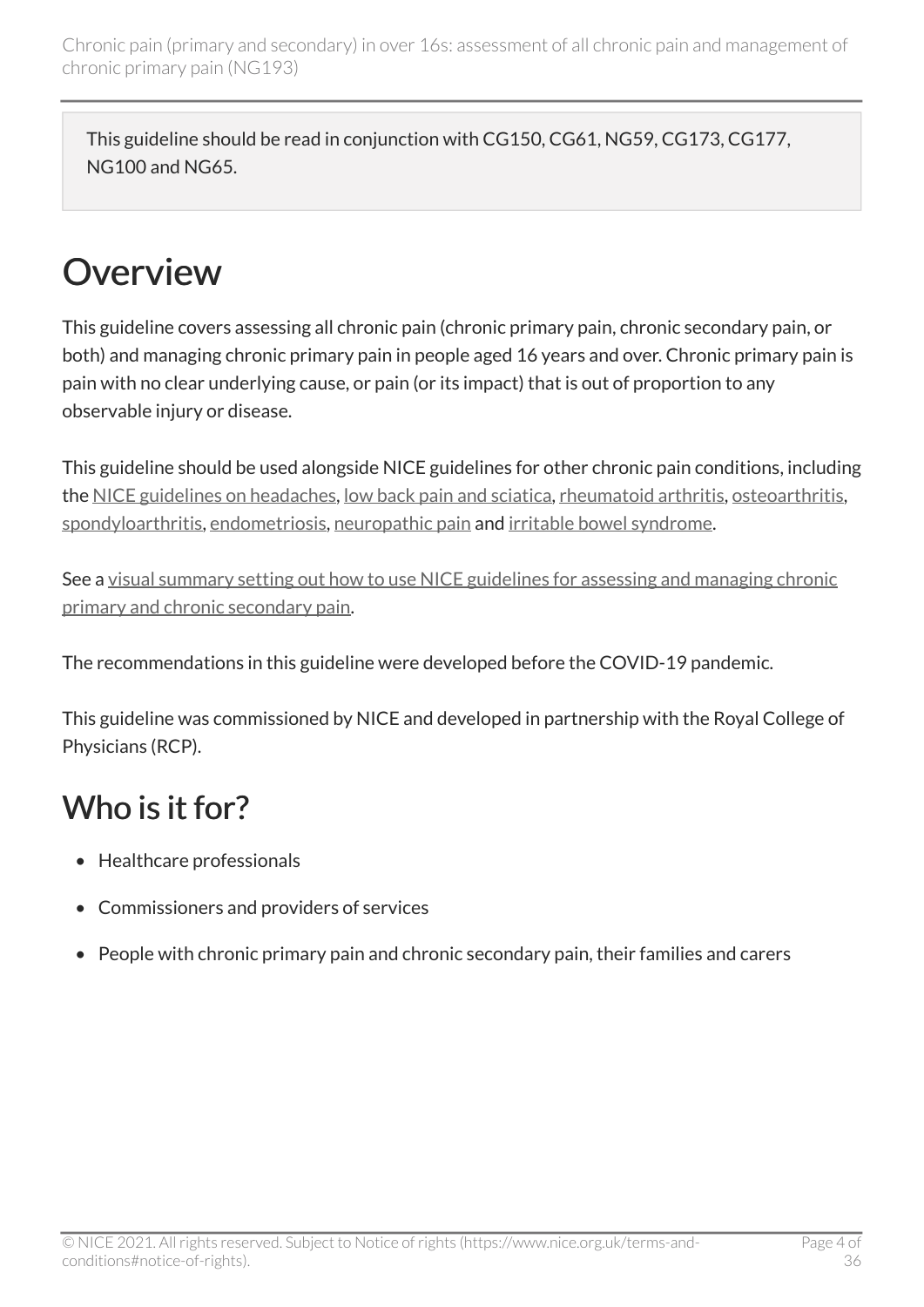# <span id="page-4-0"></span>**Context**

Chronic pain (sometimes known as long-term pain or persistent pain) is pain that lasts for more than 3 months. Pain can be secondary to (caused by) an underlying condition (for example, osteoarthritis, rheumatoid arthritis, ulcerative colitis, endometriosis). Chronic pain can also be primary. Chronic primary pain has no clear underlying condition or the pain (or its impact) appears to be out of proportion to any observable injury or disease. The decisions about the search for any injury or disease that may be causing the pain, and about whether the pain or its impact are out of proportion to any identified injury or disease, are matters for clinical judgement in discussion with the patient. The mechanisms underlying chronic primary pain are only partially understood and the definitions are fairly new. All forms of pain can cause distress and disability, but these features are particularly prominent in presentations of chronic primary pain. This guideline is consistent with the ICD-11 definition of chronic primary pain.

ICD-11 gives examples of chronic primary pain, including fibromyalgia (chronic widespread pain), complex regional pain syndrome, chronic primary headache and orofacial pain, chronic primary visceral pain and chronic primary musculoskeletal pain. These specific conditions were used as search terms for the evidence underpinning the recommendations in this guideline, along with more general terms that describe studies in chronic pain populations. Categorisations may change with time and advances in understanding of disease mechanisms.

Section 1.1 of this guideline covers assessment for people living with all types of chronic pain (chronic primary pain, chronic secondary pain, or both). The experience of pain is always influenced by social factors (including deprivation, isolation, lack of access to services), emotional factors (including anxiety, distress, previous trauma), expectations and beliefs, mental health (including depression and post-traumatic stress disorder) and biological factors. When assessing chronic primary pain and chronic secondary pain, these potential contributors to the presentation should be considered.

Section 1.2 of this guideline contains recommendations for managing chronic primary pain. Recommendations for managing chronic secondary pain can be found in the NICE guidelines for those conditions. Diagnostic categories may overlap and primary and secondary pain conditions may coexist. In these cases, management should be guided by both this guideline and the NICE guideline for the secondary pain condition.

In the UK the prevalence of chronic pain is uncertain, but appears common, affecting perhaps one-third to one-half of the population. It is not known what proportion of people with chronic pain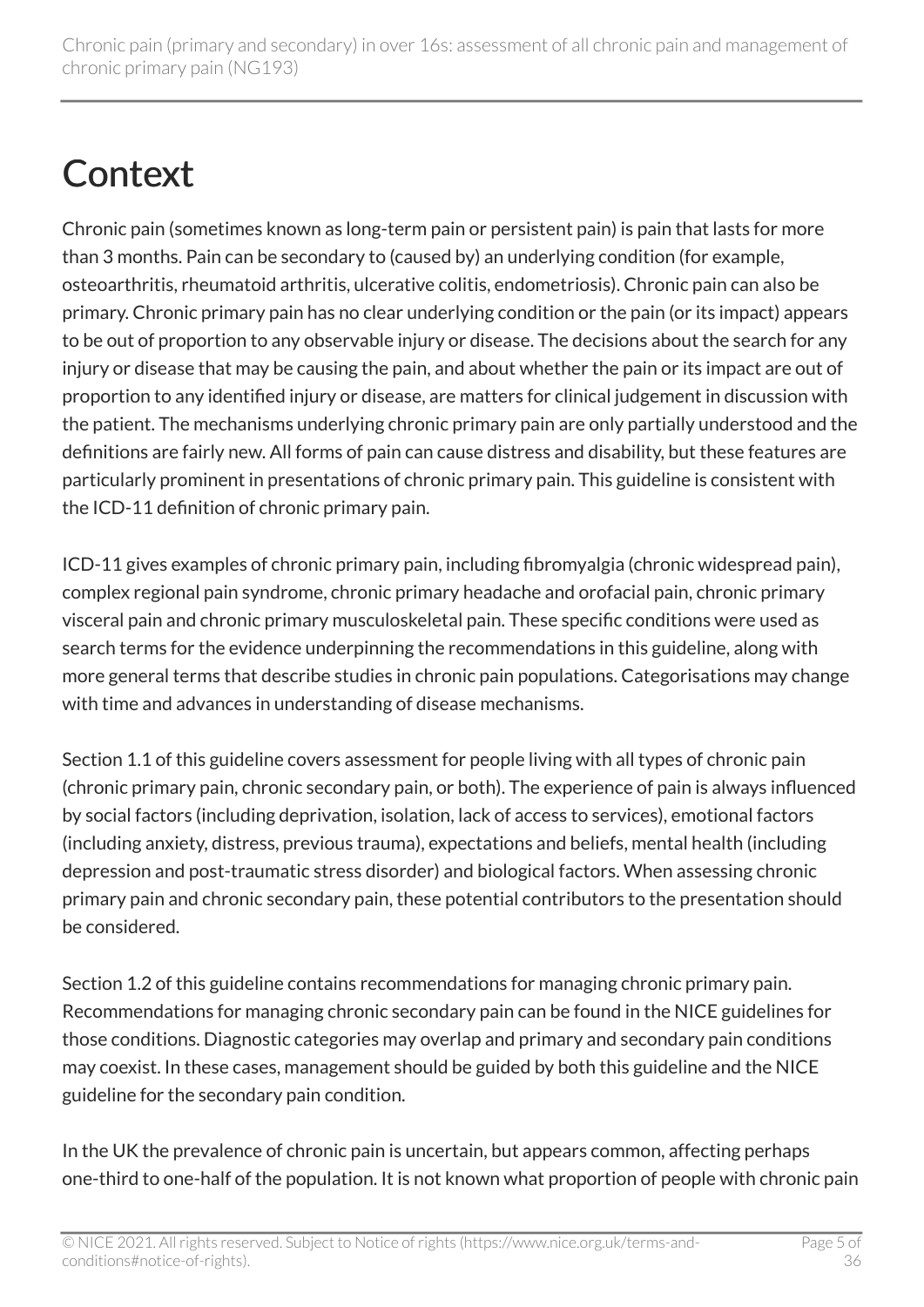either need or wish for treatment. The prevalence of chronic primary pain is unknown, but is estimated to be between 1% and 6% in England.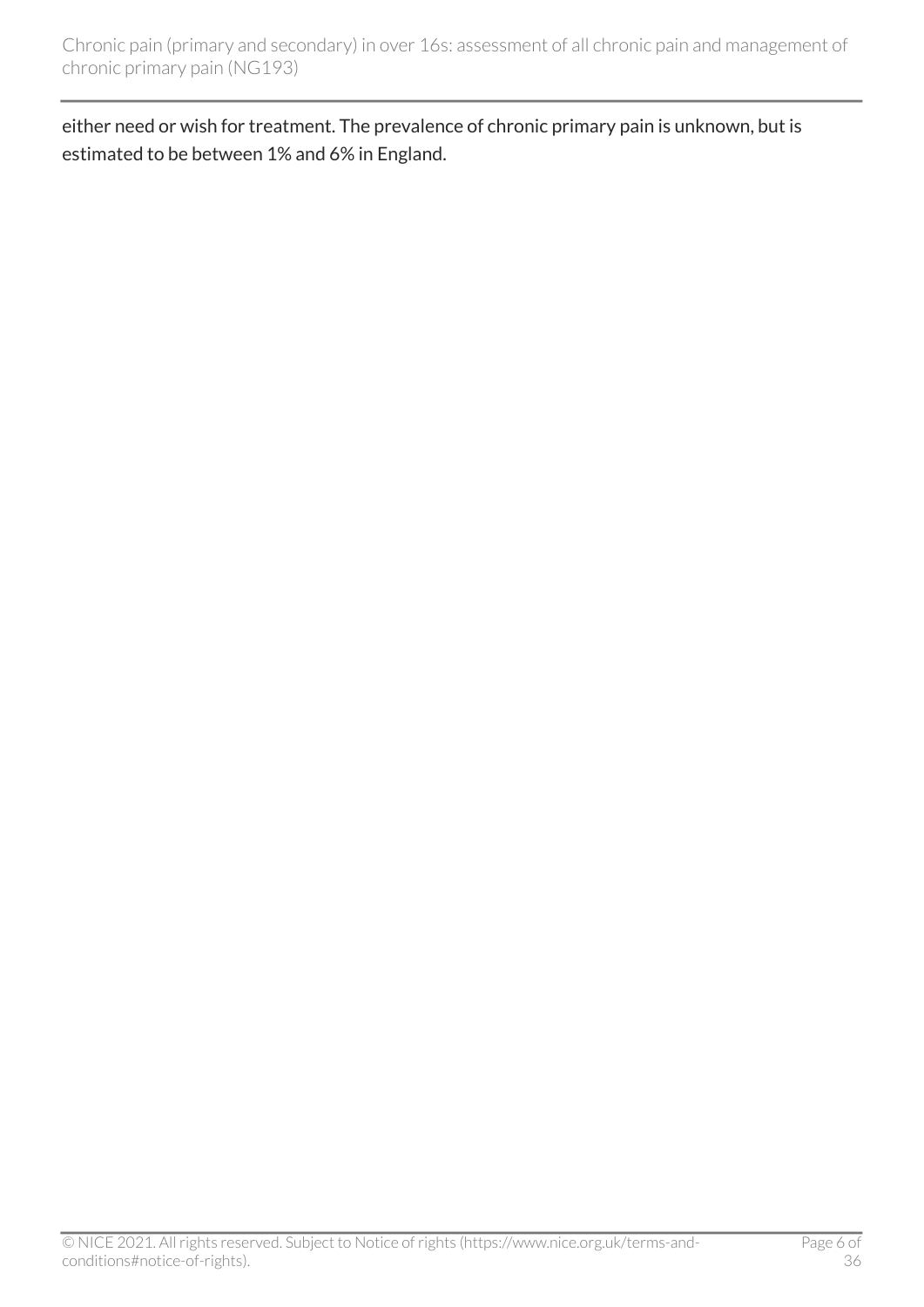# <span id="page-6-0"></span>Recommendations

People have the right to be involved in discussions and make informed decisions about their care, as described in [NICE's information on making decisions about your care](http://www.nice.org.uk/about/nice-communities/public-involvement/your-care).

[Making decisions using NICE guidelines](http://www.nice.org.uk/about/what-we-do/our-programmes/nice-guidance/nice-guidelines/using-NICE-guidelines-to-make-decisions) explains how we use words to show the strength (or certainty) of our recommendations, and has information about prescribing medicines (including off-label use), professional guidelines, standards and laws (including on consent and mental capacity), and safeguarding.

## <span id="page-6-1"></span>1.1 Assessing all types of chronic pain (chronic primary pain, chronic secondary pain, or both)

This section covers all types of chronic pain (pain that persists or recurs for more than 3 months). It includes chronic primary pain (in which no underlying condition adequately accounts for the pain or its impact) and chronic secondary pain (in which an underlying condition adequately accounts for the pain or its impact).

Chronic primary pain and chronic secondary pain can coexist.

These recommendations aim to inform a care and support plan by setting out a comprehensive person-centred assessment of the causes and effects of pain and agreeing possible management strategies, including self-management.

#### <span id="page-6-2"></span>Person-centred assessment

- 1.1.1 Offer a person-centred assessment to those presenting with [chronic pain](#page-15-1)  ([chronic primary pain,](#page-15-2) chronic secondary pain, or both), to identify factors contributing to the pain and how the pain affects the person's life.
- 1.1.2 When assessing and managing any type of chronic pain (chronic primary pain, chronic secondary pain, or both) follow the recommendations in the [NICE](https://www.nice.org.uk/guidance/cg138)  [guideline on patient experience in adult NHS services](https://www.nice.org.uk/guidance/cg138), particularly relating to:
	- knowing the patient as an individual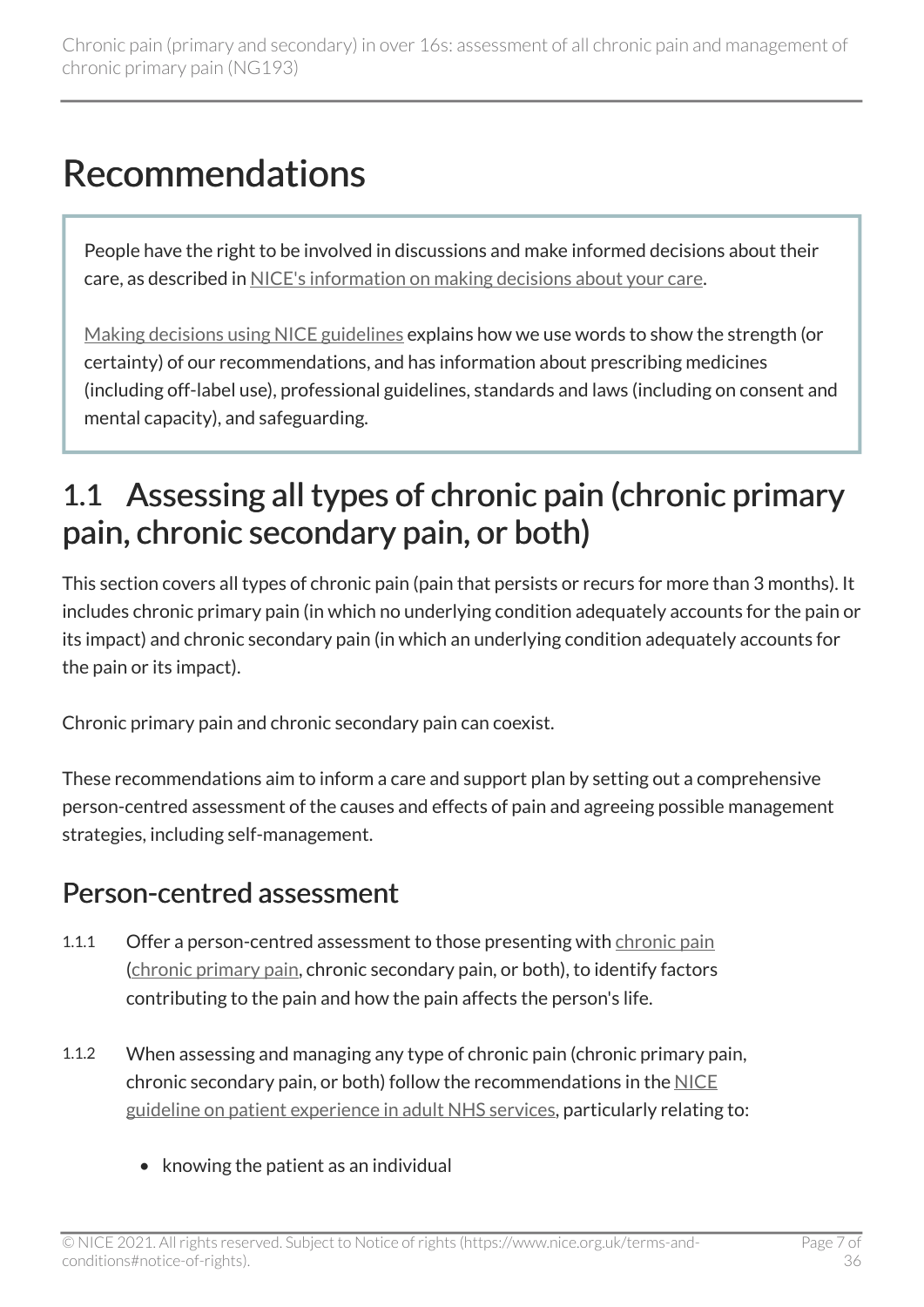- enabling patients to actively participate in their care, including:
	- communication
	- $-$  information
	- $-$  shared decision making.
- 1.1.3 Foster a collaborative and supportive relationship with the person with chronic pain.

### Thinking about possible causes for pain

- 1.1.4 Think about a diagnosis of chronic primary pain if there is no clear underlying (secondary) cause or the pain or its impact is out of proportion to any observable injury or disease, particularly when the pain is causing significant distress and disability.
- 1.1.5 Make decisions about the search for any injury or disease that may be causing the pain, and about whether the pain or its impact are out of proportion to any identified injury or disease, using clinical judgement in discussion with the person with chronic pain.
- 1.1.6 Recognise that an initial diagnosis of chronic primary pain may change with time. Re-evaluate the diagnosis if the presentation changes.
- 1.1.7 Recognise that chronic primary pain can coexist with chronic secondary pain.

#### Talking about pain – how this affects life and how life affects pain

- 1.1.8 Ask the person to describe how chronic pain affects their life, and that of their family, carers and significant others, and how aspects of their life may affect their chronic pain. This might include:
	- lifestyle and day-to-day activities, including work and sleep disturbance
	- physical and psychological wellbeing
	- stressful life events, including previous or current physical or emotional trauma
	- current or past history of substance misuse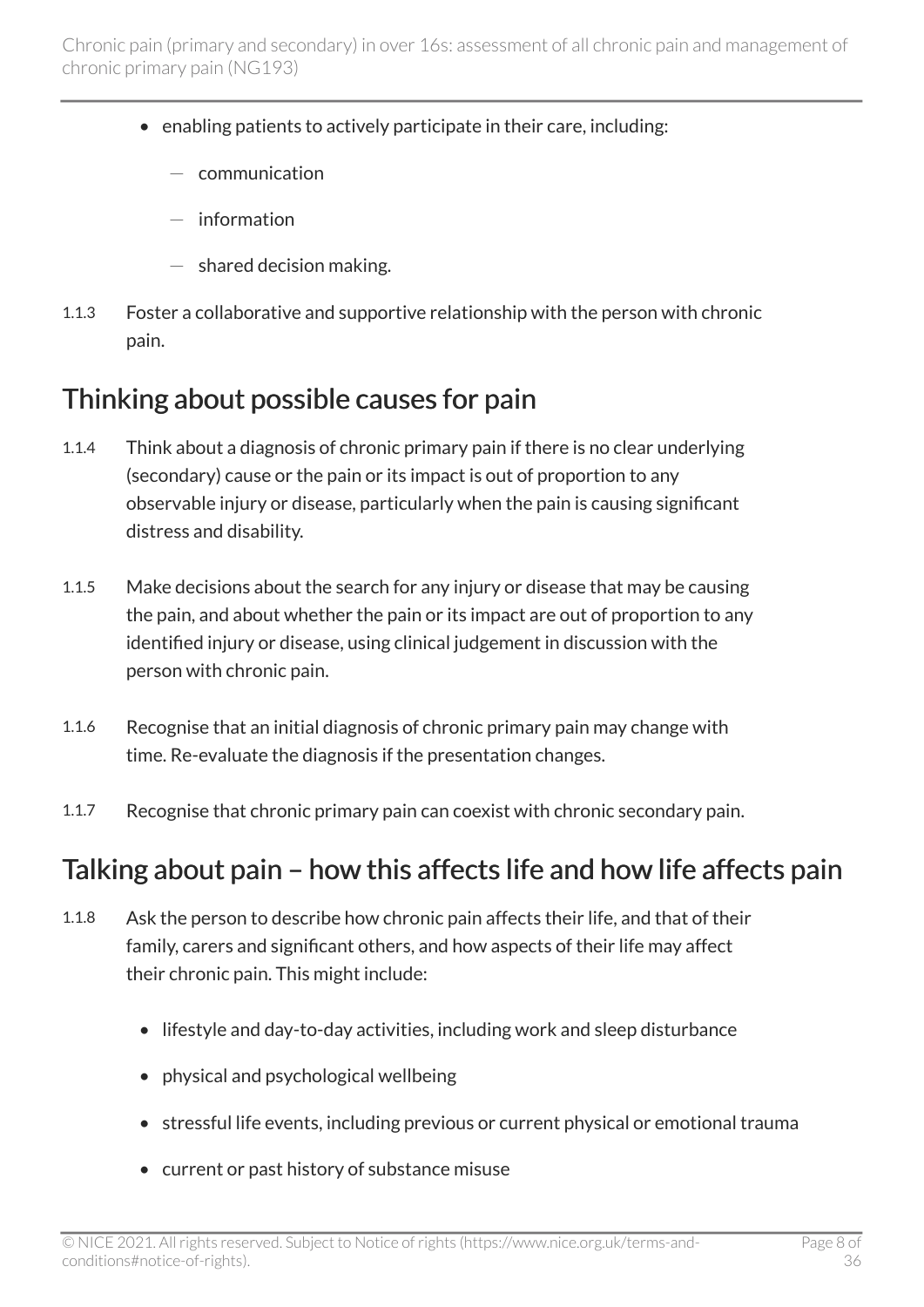- social interaction and relationships
- difficulties with employment, housing, income and other social concerns.
- 1.1.9 Be sensitive to the person's socioeconomic, cultural and ethnic background, and faith group, and think about how these might influence their symptoms, understanding and choice of management.
- 1.1.10 Explore a person's strengths as well as the impact of pain on their life. This might include talking about:
	- their views on living well
	- the skills they have for managing their pain
	- what helps when their pain is difficult to control.
- 1.1.11 Ask the person about their understanding of their condition, and that of their family, carers and significant others. This might include:
	- their understanding of the causes of their pain
	- their expectations of what might happen in the future in relation to their pain
	- their understanding of the outcome of possible treatments.
- 1.1.12 When assessing chronic pain in people aged 16 to 25 years, take into account:
	- any age-related differences in presentation of symptoms
	- the impact of the pain on family interactions and dynamics
	- the impact of the pain on education and social and emotional development.

See the [NICE guideline on transition from children's to adult's services for young](https://www.nice.org.uk/guidance/ng43) [people using health or social care services.](https://www.nice.org.uk/guidance/ng43)

1.1.13 Recognise that living with pain can be distressing and acknowledge this with the person with chronic pain.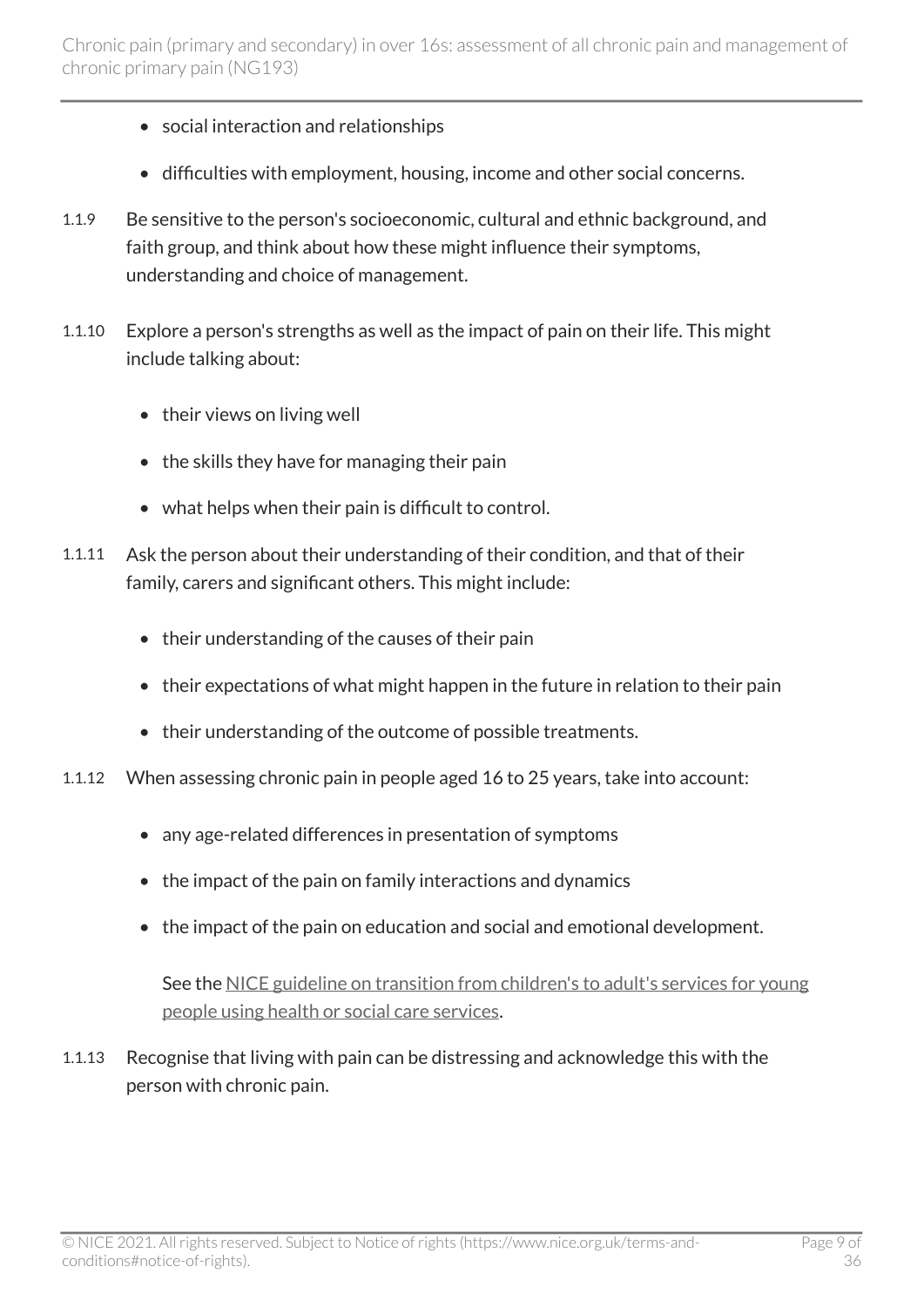## Providing advice and information

- 1.1.14 Provide advice and information relevant to the person's individual preferences, at all stages of care, to help them make decisions about managing their condition, including self-management.
- 1.1.15 Discuss with the person with chronic pain and their family or carers (as appropriate):
	- the likelihood that symptoms will fluctuate over time and that they may have flare-ups
	- the possibility that a reason for the pain (or flare-up) may not be identified
	- the possibility that the pain may not improve or may get worse and may need ongoing management
	- there can be improvements in quality of life even if the pain remains unchanged.
- 1.1.16 When communicating normal or negative test results, be sensitive to the risk of invalidating the person's experience of chronic pain.

### Developing a care and support plan

- 1.1.17 Discuss a care and support plan with the person with chronic pain. Explore in the discussions:
	- their priorities, abilities and goals
	- what they are already doing that is helpful
	- their preferred approach to treatment and balance of treatments for multiple conditions
	- any support needed for young adults (aged 16 to 25) to continue with their education or training, if this is appropriate.
- 1.1.18 Explain the evidence for possible benefits, risks and uncertainties of all management options when first developing the care and support plan and at all stages of care.
- 1.1.19 Use these discussions to inform and agree the care and support plan with the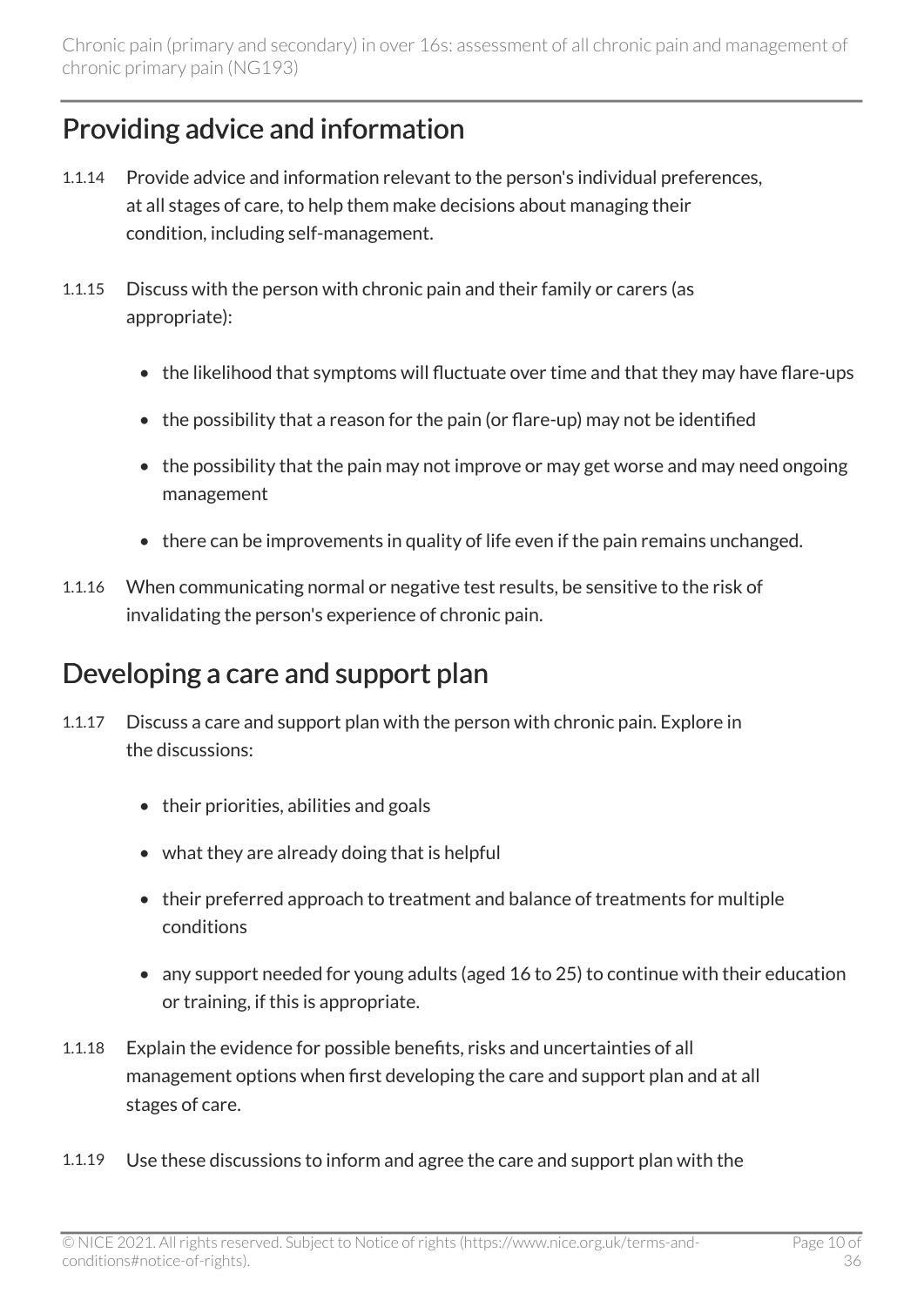person with chronic pain and their family or carers (as appropriate).

- 1.1.20 Offer management options:
	- in line with section 1.2 of this guideline if the assessment suggests the person has chronic primary pain
	- $\bullet$  in line with the [NICE](http://pathways.nice.org.uk/pathways/chronic-pain-primary-and-secondary%23content=view-node%3Anodes-managing-all-types-of-chronic-pain) guideline for the underlying chronic pain condition (see the NICE [Pathway on chronic pain\)](http://pathways.nice.org.uk/pathways/chronic-pain-primary-and-secondary%23content=view-node%3Anodes-managing-all-types-of-chronic-pain) if the underlying condition adequately accounts for the pain and its impact.
- 1.1.21 When chronic primary pain and chronic secondary pain coexist, use clinical judgement to inform shared decision making about management options in section 1.2 of this guideline and in the NICE guideline for the chronic pain condition.

#### Flare-ups

- 1.1.22 Offer a reassessment if a person presents with a change in symptoms such as a [flare-up](#page-15-3) of chronic pain. Be aware that a cause for the flare-up may not be identified.
- 1.1.23 If a person has a flare-up of chronic pain:
	- review the care and support plan
	- consider investigating and managing any new symptoms
	- discuss what might have contributed to the flare-up (see recommendation 1.1.8 for influences on the experience of pain).

For a short explanation of why the committee made these recommendations and how they might affect practice, see the [rationale and impact section on assessing chronic pain.](#page-21-1)

Full details of the evidence and the committee's discussion are in [evidence review A: factors](https://www.nice.org.uk/guidance/ng193/evidence/a-factors-that-may-be-barriers-to-successfully-managing-chronic-pain-chronic-primary-pain-and-chronic-secondary-pain-pdf-9071987006) [that may be barriers to successfully managing chronic pain \(chronic primary pain and chronic](https://www.nice.org.uk/guidance/ng193/evidence/a-factors-that-may-be-barriers-to-successfully-managing-chronic-pain-chronic-primary-pain-and-chronic-secondary-pain-pdf-9071987006)  [secondary pain\)](https://www.nice.org.uk/guidance/ng193/evidence/a-factors-that-may-be-barriers-to-successfully-managing-chronic-pain-chronic-primary-pain-and-chronic-secondary-pain-pdf-9071987006) and [evidence review B: communication between healthcare professionals and](https://www.nice.org.uk/guidance/ng193/evidence/b-communication-between-healthcare-professionals-and-people-with-chronic-pain-chronic-primary-pain-and-chronic-secondary-pain-pdf-9071987007) [people with chronic pain \(chronic primary pain and chronic secondary pain\).](https://www.nice.org.uk/guidance/ng193/evidence/b-communication-between-healthcare-professionals-and-people-with-chronic-pain-chronic-primary-pain-and-chronic-secondary-pain-pdf-9071987007)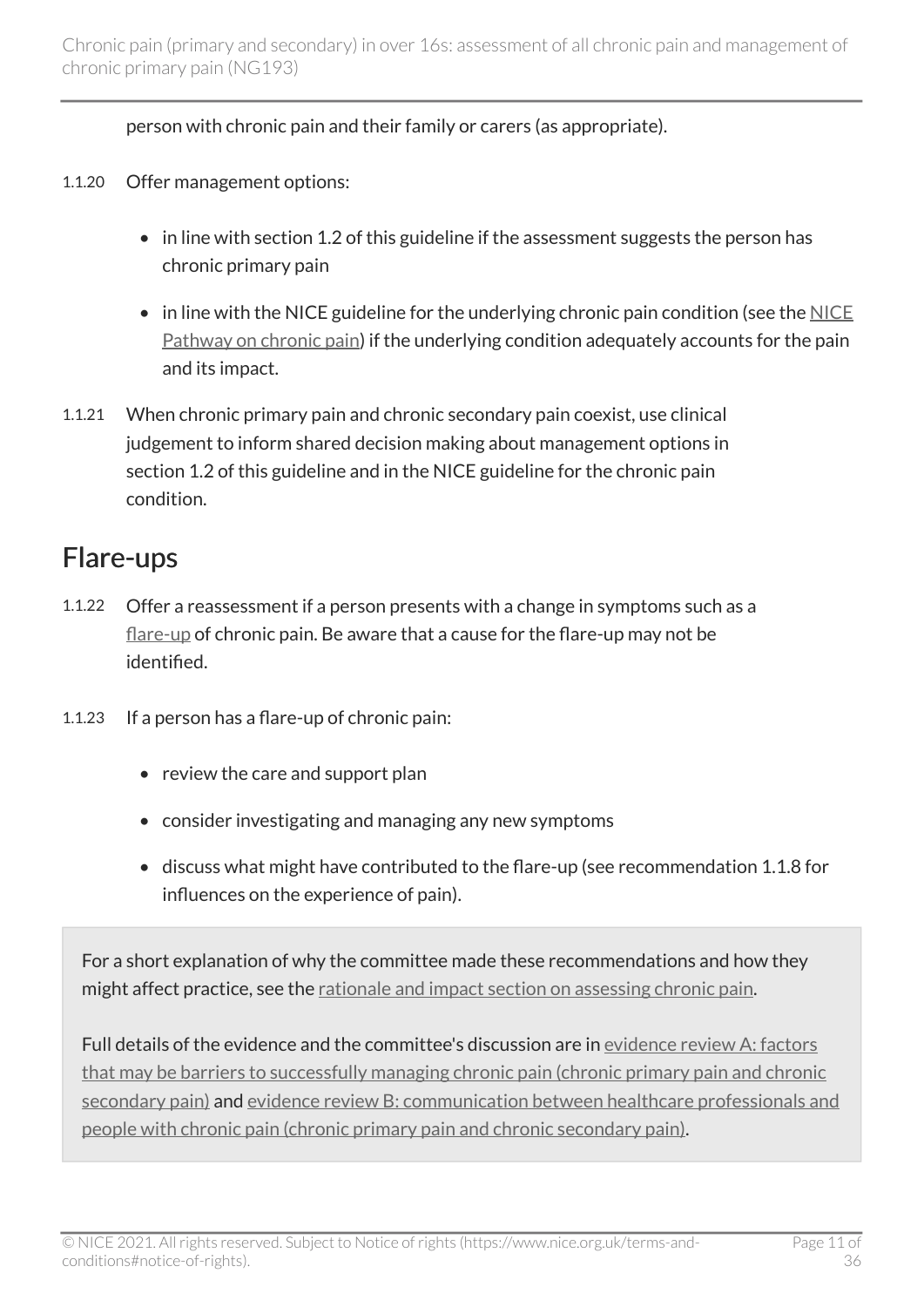See also the [rationale section on pain management programmes](#page-29-0).

Full details of the evidence and the committee's discussion are in [evidence review C: pain](https://www.nice.org.uk/guidance/ng193/evidence/c-pain-management-programmes-chronic-primary-pain-and-chronic-secondary-pain-pdf-9071987008)  [management programmes for chronic pain \(chronic primary pain and chronic secondary pain\)](https://www.nice.org.uk/guidance/ng193/evidence/c-pain-management-programmes-chronic-primary-pain-and-chronic-secondary-pain-pdf-9071987008).

## <span id="page-11-0"></span>1.2 Managing chronic primary pain

This section covers managing chronic primary pain (in which no underlying condition adequately accounts for the pain or its impact). Chronic primary pain and chronic secondary pain can coexist.

#### Non-pharmacological management of chronic primary pain

#### <span id="page-11-1"></span>Exercise programmes and physical activity for chronic primary pain

- 1.2.1 Offer a supervised group exercise programme to people aged 16 years and over to manage [chronic primary pain.](#page-15-2) Take people's specific needs, preferences and abilities into account.
- 1.2.2 Encourage people with chronic primary pain to remain physically active for longer-term general health benefits (also see [NICE guidelines on physical](https://www.nice.org.uk/guidance/lifestyle-and-wellbeing/physical-activity) [activity](https://www.nice.org.uk/guidance/lifestyle-and-wellbeing/physical-activity) and [behaviour change: individual approaches\)](https://www.nice.org.uk/guidance/ph49).

For a short explanation of why the committee made these recommendations and how they might affect practice, see the [rationale and impact section on exercise programmes and](#page-22-0) [physical activity for chronic primary pain](#page-22-0).

Full details of the evidence and the committee's discussion are in [evidence review](https://www.nice.org.uk/guidance/ng193/evidence/e-exercise-for-chronic-primary-pain-pdf-9071987010) E: exercise [for chronic primary pain](https://www.nice.org.uk/guidance/ng193/evidence/e-exercise-for-chronic-primary-pain-pdf-9071987010).

#### <span id="page-11-2"></span>Psychological therapy for chronic primary pain

- 1.2.3 Consider acceptance and commitment therapy (ACT) or cognitive behavioural therapy (CBT) for pain for people aged 16 years and over with chronic primary pain, delivered by healthcare professionals with appropriate training.
- 1.2.4 Do not offer biofeedback to people aged 16 years and over to manage chronic primary pain.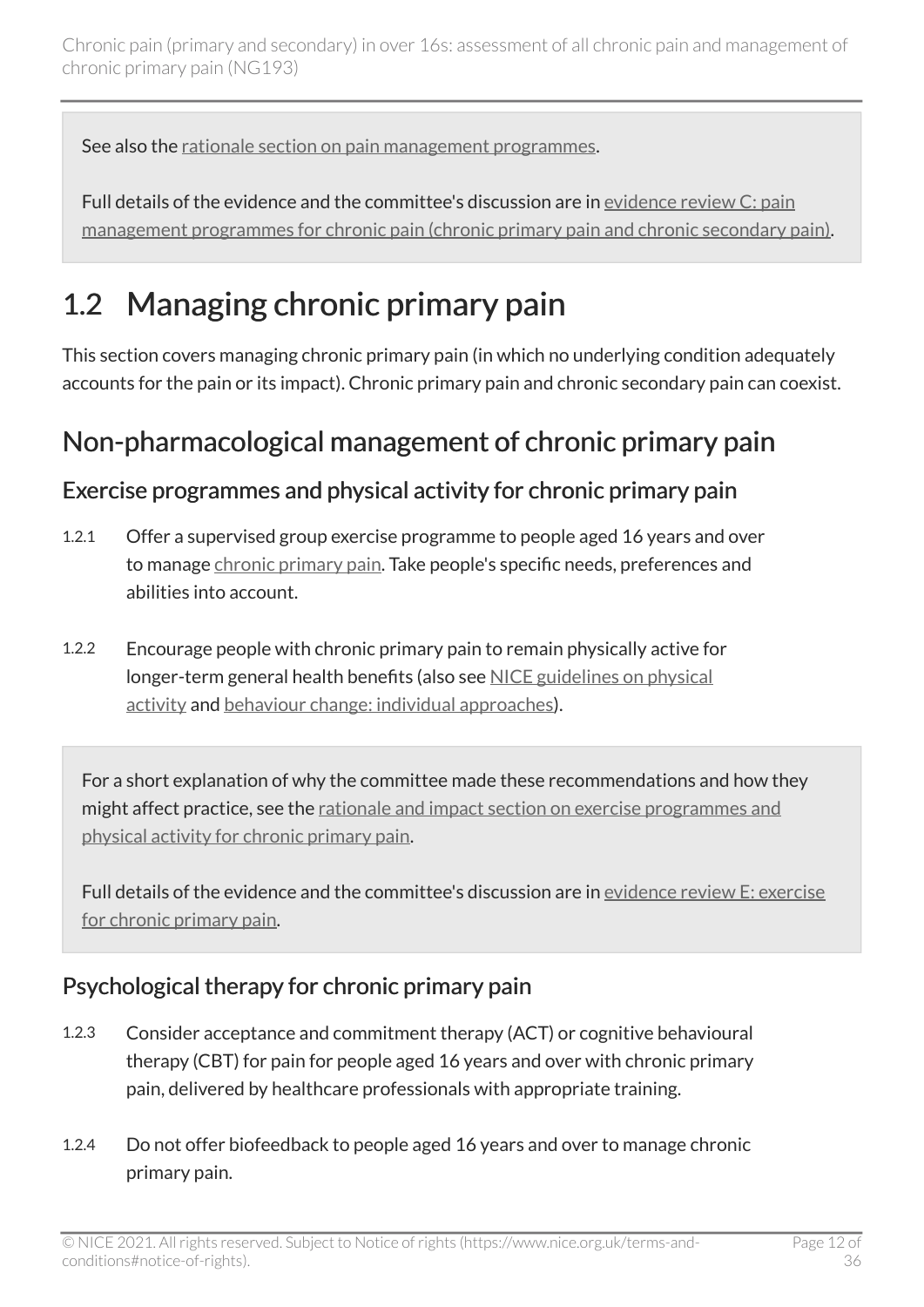For a short explanation of why the committee made these recommendations and how they might affect practice, see the [rationale and impact section on psychological therapy for](#page-24-0)  [chronic primary pain](#page-24-0).

Full details of the evidence and the committee's discussion are in [evidence review](https://www.nice.org.uk/guidance/ng193/evidence/f-psychological-therapy-for-chronic-primary-pain-pdf-9071987011) F: [psychological therapy for chronic primary pain](https://www.nice.org.uk/guidance/ng193/evidence/f-psychological-therapy-for-chronic-primary-pain-pdf-9071987011).

#### <span id="page-12-0"></span>Acupuncture for chronic primary pain

- 1.2.5 Consider a single course of acupuncture or dry needling, within a traditional Chinese or Western acupuncture system, for people aged 16 years and over to manage chronic primary pain, but only if the course:
	- is delivered in a community setting and
	- is delivered by a band 7 (equivalent or lower) healthcare professional with appropriate training and
	- is made up of no more than 5 hours of healthcare professional time (the number and length of sessions can be adapted within these boundaries) or
	- is delivered by another healthcare professional with appropriate training and/or in another setting for equivalent or lower cost.

For a short explanation of why the committee made this recommendation and how it might affect practice, see the [rationale and impact section on acupuncture for chronic primary pain.](#page-26-0)

Full details of the evidence and the committee's discussion are in [evidence review](https://www.nice.org.uk/guidance/ng193/evidence/g-acupuncture-for-chronic-primary-pain-pdf-9071987012) G: [acupuncture for chronic primary pain.](https://www.nice.org.uk/guidance/ng193/evidence/g-acupuncture-for-chronic-primary-pain-pdf-9071987012)

#### <span id="page-12-1"></span>Electrical physical modalities for chronic primary pain

- 1.2.6 Do not offer any of the following to people aged 16 years and over to manage chronic primary pain because there is no evidence of benefit:
	- TENS
	- ultrasound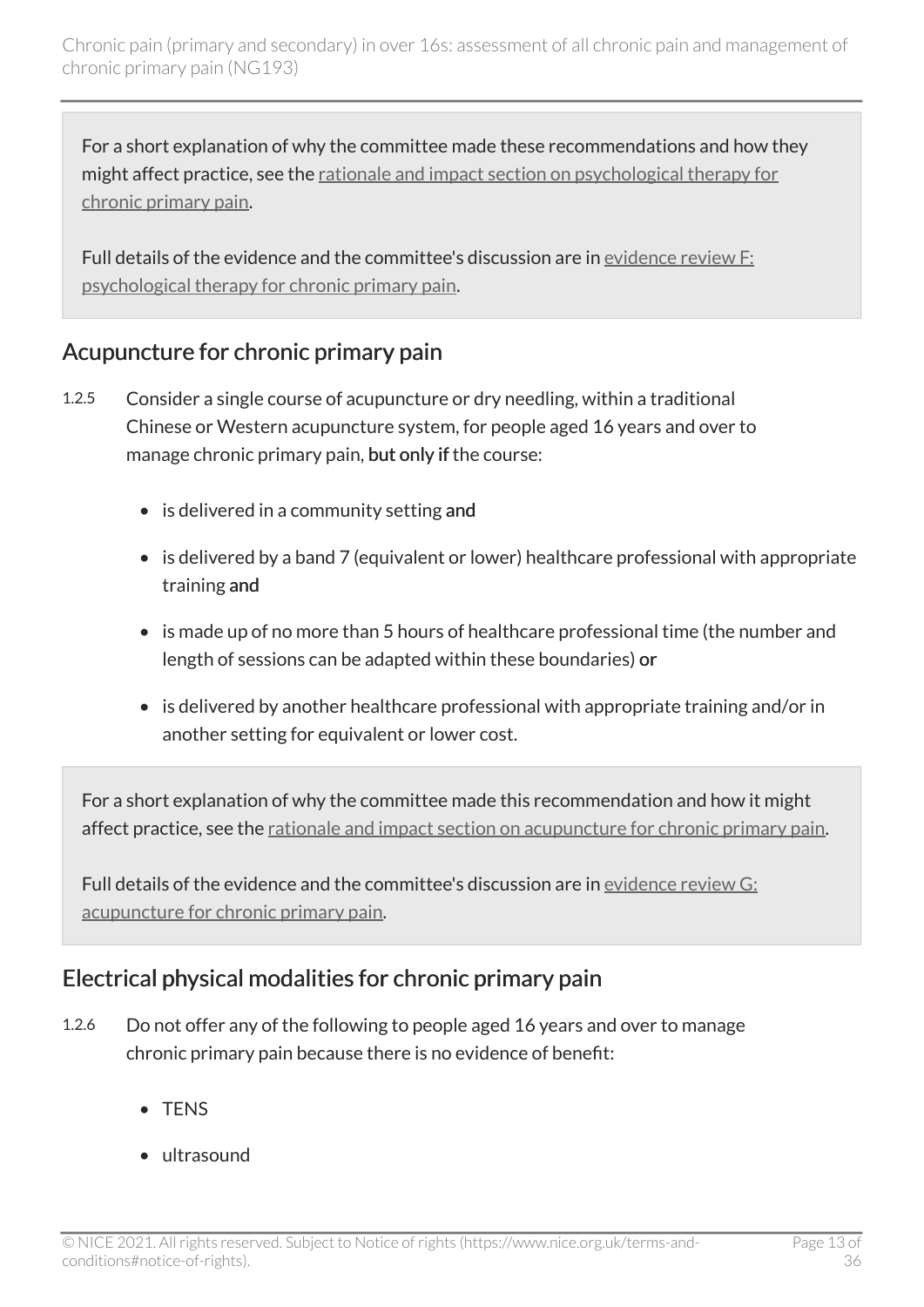#### • interferential therapy.

For a short explanation of why the committee made this recommendation and how it might affect practice, see the [rationale and impact section on electrical physical modalities for](#page-27-0) [chronic primary pain](#page-27-0).

Full details of the evidence and the committee's discussion are in [evidence review](https://www.nice.org.uk/guidance/ng193/evidence/h-electrical-physical-modalities-for-chronic-primary-pain-pdf-9071987013) H: electrical [physical modalities for chronic primary pain.](https://www.nice.org.uk/guidance/ng193/evidence/h-electrical-physical-modalities-for-chronic-primary-pain-pdf-9071987013)

#### <span id="page-13-0"></span>Pharmacological management of chronic primary pain

1.2.7 Consider an antidepressant, either amitriptyline, citalopram, duloxetine, fluoxetine, paroxetine or sertraline, for people aged 18 years and over to manage chronic primary pain, after a full discussion of the benefits and harms.

In April 2021, this was an off-label use of these antidepressants. See [NICE's](https://www.nice.org.uk/about/what-we-do/our-programmes/nice-guidance/nice-guidelines/making-decisions-using-nice-guidelines#prescribing-medicines) [information on prescribing medicines](https://www.nice.org.uk/about/what-we-do/our-programmes/nice-guidance/nice-guidelines/making-decisions-using-nice-guidelines#prescribing-medicines).

- 1.2.8 Seek specialist advice if pharmacological management with antidepressants is being considered for young people aged 16 to 17 years.
- 1.2.9 If an antidepressant is offered to manage chronic primary pain, explain that this is because these medicines may help with quality of life, pain, sleep and psychological distress, even in the absence of a diagnosis of depression.
- 1.2.10 Do not initiate any of the following medicines to manage chronic primary pain in people aged 16 years and over:
	- antiepileptic drugs including gabapentinoids, unless gabapentinoids are offered as part of a clinical trial for complex regional pain syndrome (see the [recommendation for](#page-18-1) [research on pharmacological interventions](#page-18-1))
	- antipsychotic drugs
	- benzodiazepines
	- corticosteroid trigger point injections
	- ketamine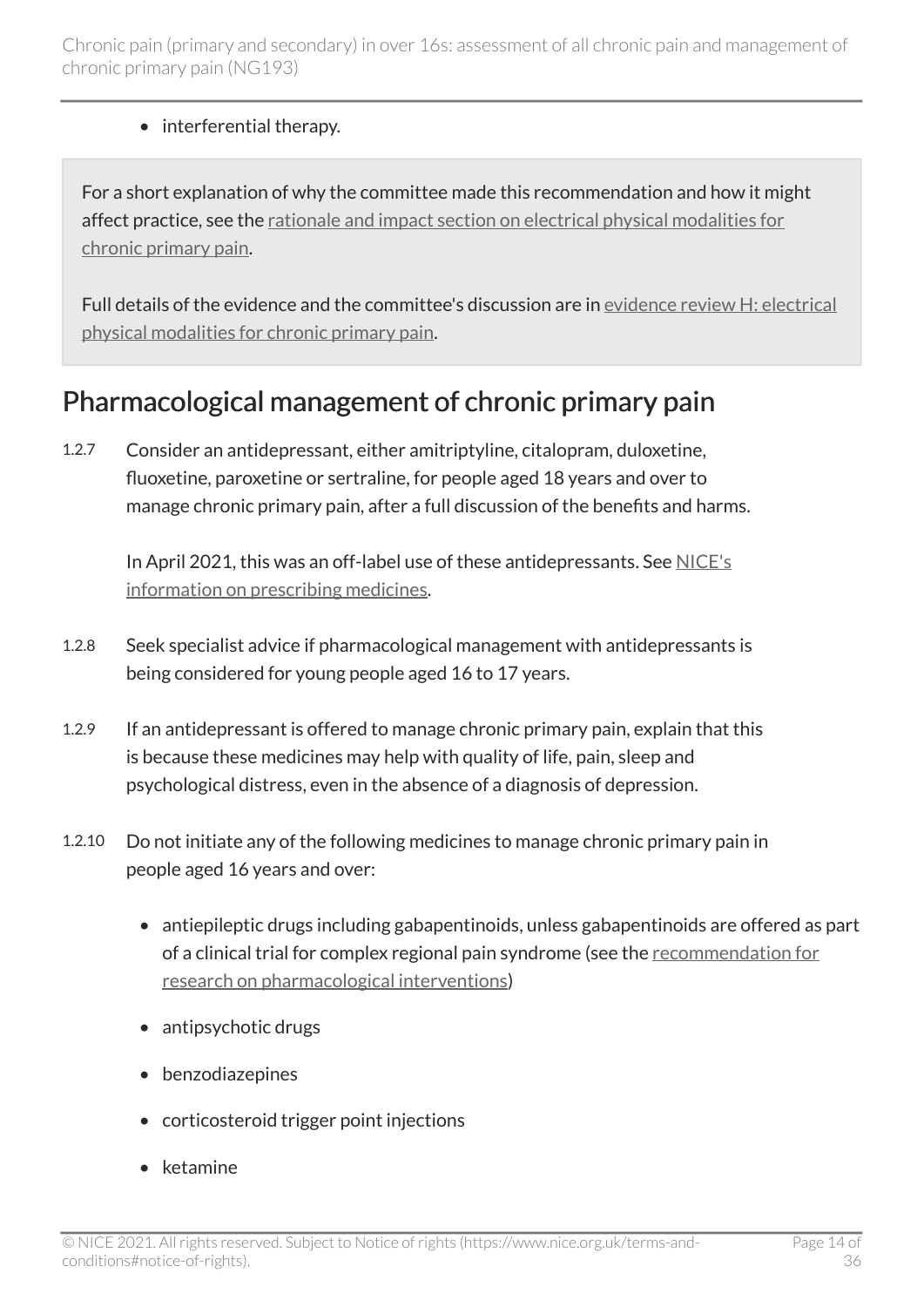- local anaesthetics (topical or intravenous), unless as part of a clinical trial for complex regional pain syndrome (see the recommendation for research on pharmacological interventions)
- local anaesthetic/corticosteroid combination trigger point injections
- non-steroidal anti-inflammatory drugs
- opioids
- paracetamol.

Pregabalin and gabapentin (gabapentinoids) are Class C controlled substances (under the Misuse of Drugs Act 1971) and scheduled under the Misuse of Drugs Regulations 2001 as Schedule 3. Evaluate patients carefully for a history of drug misuse before prescribing and observe patients for development of signs of misuse and dependence [\(MHRA Drug Safety Update April 2019](https://www.gov.uk/drug-safety-update/pregabalin-lyrica-gabapentin-neurontin-and-risk-of-abuse-and-dependence-new-scheduling-requirements-from-1-april)).

- 1.2.11 If a person with chronic primary pain is already taking any of the medicines in recommendation 1.2.10, review the prescribing as part of shared decision making:
	- explain the lack of evidence for these medicines for chronic primary pain and
	- agree a shared plan for continuing safely if they report benefit at a safe dose and few harms or
	- explain the risks of continuing if they report little benefit or significant harm, and encourage and support them to reduce and stop the medicine if possible.
- 1.2.12 When making shared decisions about whether to stop antidepressants, opioids, gabapentinoids or benzodiazepines, discuss with the person any problems associated with withdrawal.
- 1.2.13 For recommendations on stopping or reducing antidepressants, see the NICE [guideline on depression in adults](https://www.nice.org.uk/guidance/cg90).
- 1.2.14 For recommendations on reviewing treatments, see the NICE guidelines on [medicines optimisation](https://www.nice.org.uk/guidance/ng5) and [medicines adherence.](https://www.nice.org.uk/guidance/cg76)

NICE is developing a [guideline on medicines associated with dependence or](https://www.nice.org.uk/guidance/indevelopment/gid-ng10141)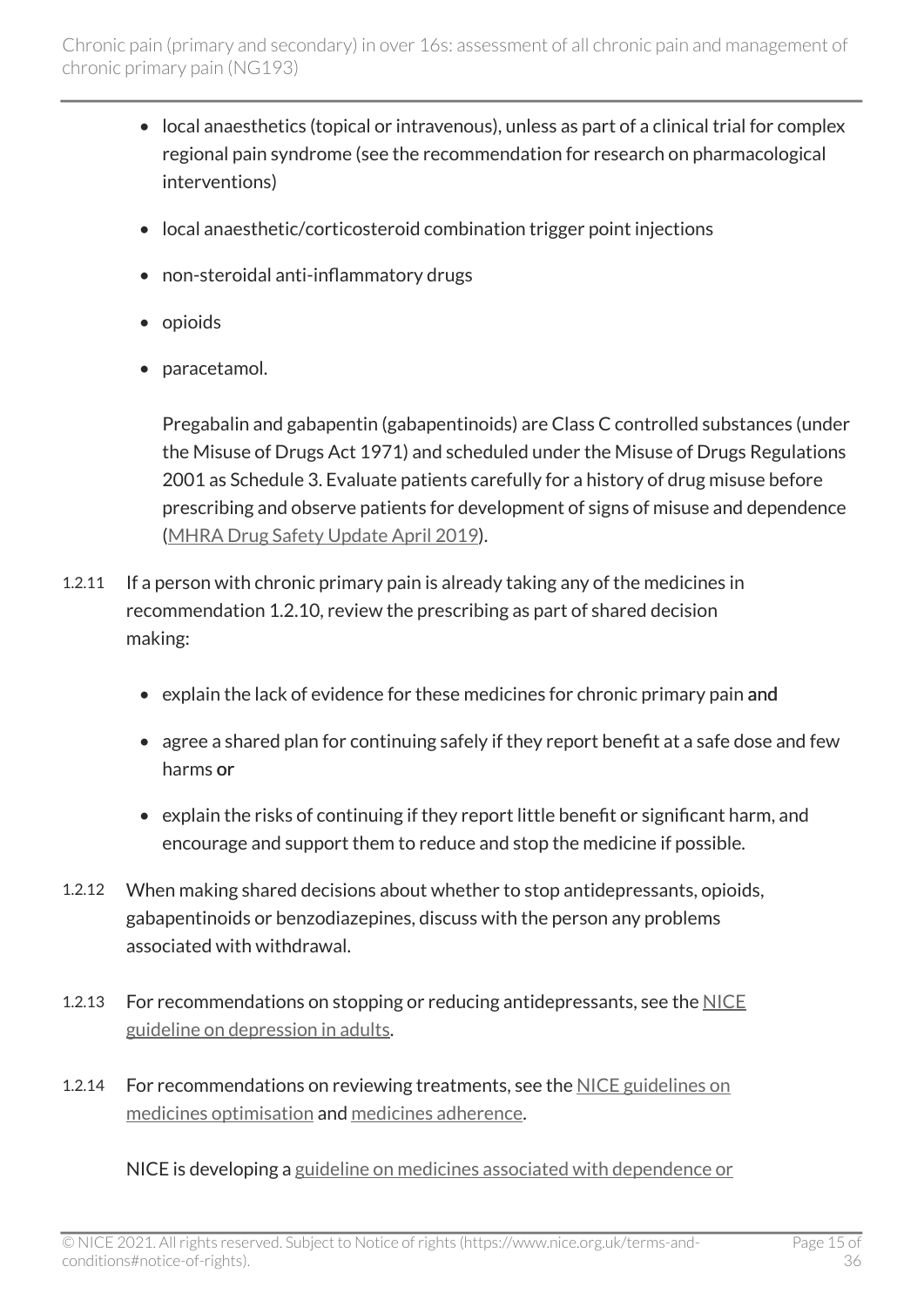[withdrawal symptoms: safe prescribing and withdrawal management for adults](https://www.nice.org.uk/guidance/indevelopment/gid-ng10141).

1.2.15 For recommendations on cannabis-based medicinal products, including recommendations for research, see the [NICE guideline on cannabis-based](https://www.nice.org.uk/guidance/ng144) [medicinal products.](https://www.nice.org.uk/guidance/ng144)

For a short explanation of why the committee made these recommendations and how they might affect practice, see the [rationale and impact section on pharmacological management](#page-30-1) [for chronic primary pain](#page-30-1).

Full details of the evidence and the committee's discussion are in [evidence review](https://www.nice.org.uk/guidance/ng193/evidence/j-pharmacological-management-for-chronic-primary-pain-pdf-326591532181) J: [pharmacological management for chronic primary pain](https://www.nice.org.uk/guidance/ng193/evidence/j-pharmacological-management-for-chronic-primary-pain-pdf-326591532181).

## <span id="page-15-0"></span>Terms used in this guideline

## <span id="page-15-1"></span>Chronic pain

Pain that persists or recurs for more than 3 months. This includes both chronic primary pain and chronic secondary pain, which can coexist. Other terms used include persistent pain and long-term pain.

## <span id="page-15-2"></span>Chronic primary pain

Chronic primary pain has no clear underlying condition or the pain or its impact is out of proportion to any observable injury or disease. The mechanisms underlying chronic primary pain are only partially understood and the definitions are fairly new. All forms of pain can cause distress and disability, but these features are particularly prominent in presentations of chronic primary pain. This guideline is consistent with the ICD-11 definition of chronic primary pain.

Fibromyalgia (chronic widespread pain) is a type of chronic primary pain. ICD-11 also categorises complex regional pain syndrome, chronic primary headache and orofacial pain, chronic primary visceral pain and chronic primary musculoskeletal pain as types of chronic primary pain.

## <span id="page-15-3"></span>Flare-up

A flare-up is a sudden, temporary worsening of symptoms. Usually this refers to more intense pain on a day-to-day basis. It can also refer to a change in fatigue, stiffness, function or disease activity. Flare-ups can be unpredictable and the time they last can vary.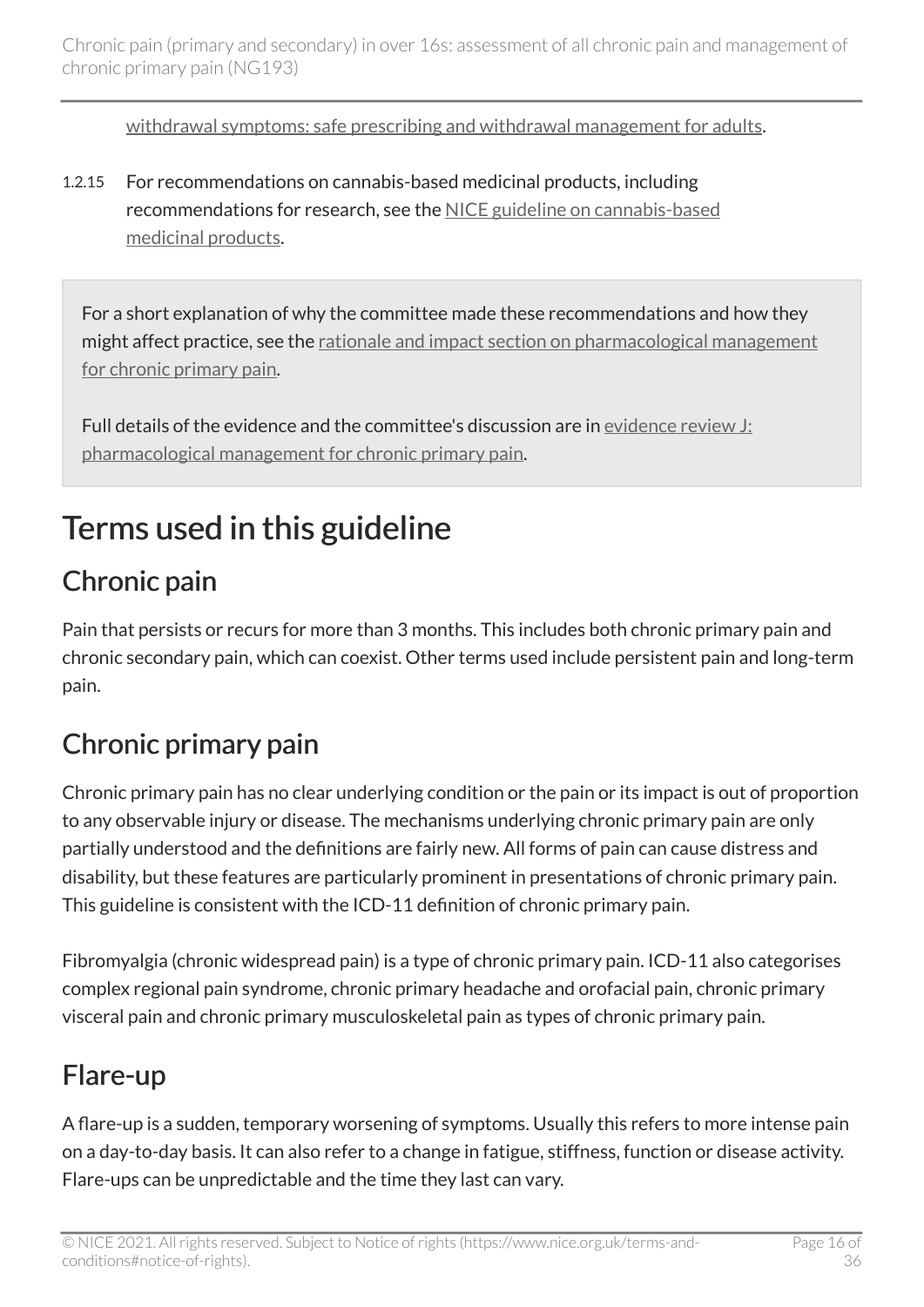### <span id="page-16-0"></span>Pain management programme

This guideline defines a pain management programme as any intervention that has 2 or more components, including a physical and a psychological component, delivered by trained people, with some interaction/coordination between the 2 components.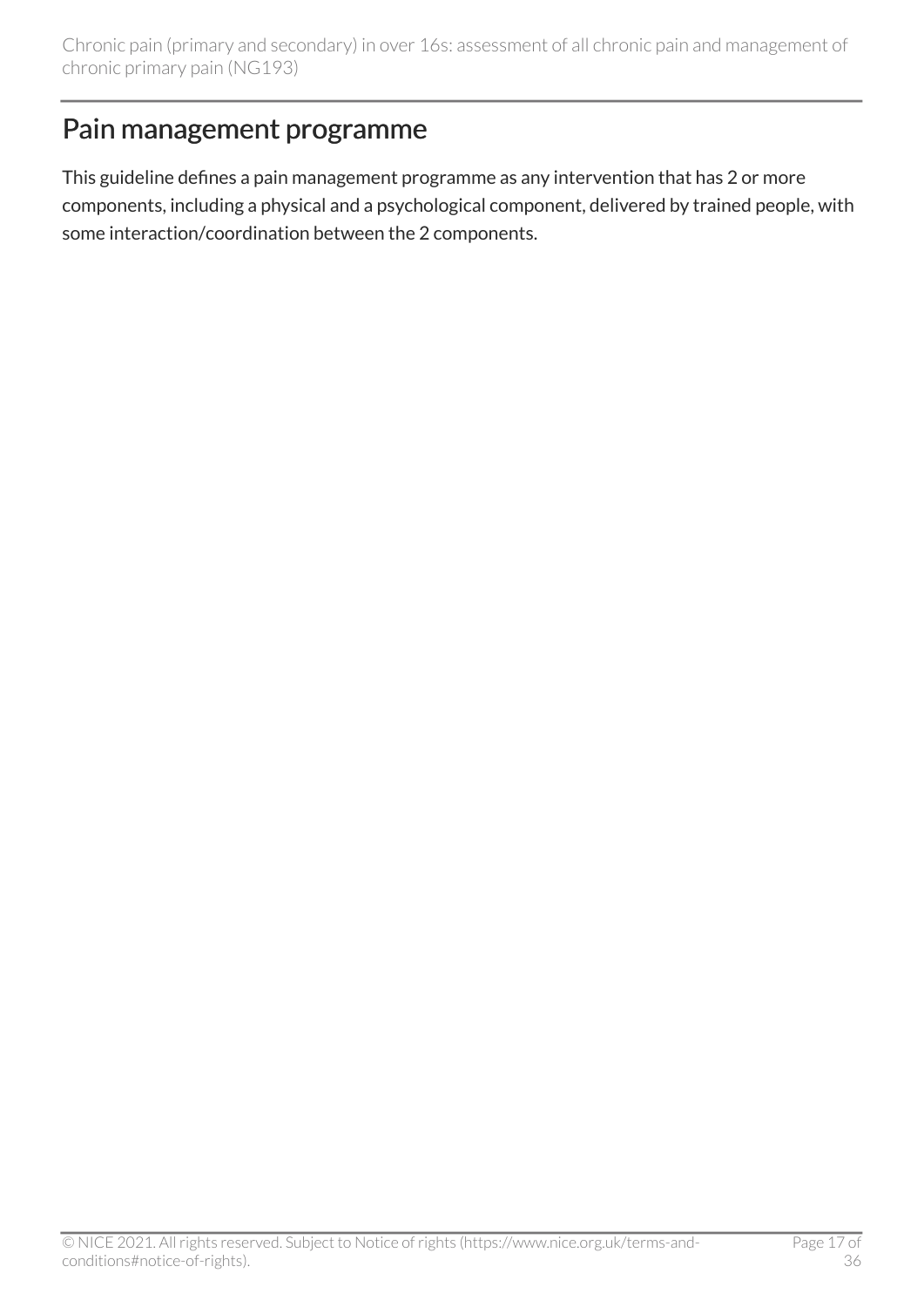# <span id="page-17-0"></span>Recommendations for research

The guideline committee has made the following recommendations for research.

## <span id="page-17-1"></span>Key recommendations for research

## <span id="page-17-3"></span>1 Psychological therapy – mindfulness for chronic primary pain

What is the clinical and cost effectiveness of mindfulness therapy for managing chronic primary pain in people aged 16 years and over?

For a short explanation of why the committee made the recommendation for research, see the [rationale section on psychological therapy for chronic primary pain](#page-24-0).

Full details of the evidence and the committee's discussion are in [evidence review](https://www.nice.org.uk/guidance/ng193/evidence/f-psychological-therapy-for-chronic-primary-pain-pdf-9071987011) F: [psychological therapy for chronic primary pain](https://www.nice.org.uk/guidance/ng193/evidence/f-psychological-therapy-for-chronic-primary-pain-pdf-9071987011).

### <span id="page-17-2"></span>2 Psychological therapy – CBT for insomnia in chronic primary pain

What is the clinical and cost effectiveness of cognitive behavioural therapy (CBT) for insomnia or CBT for insomnia and pain for managing chronic primary pain in people aged 16 years and over?

For a short explanation of why the committee made the recommendation for research, see the [rationale section on psychological therapy for chronic primary pain](#page-24-0).

Full details of the evidence and the committee's discussion are in [evidence review](https://www.nice.org.uk/guidance/ng193/evidence/f-psychological-therapy-for-chronic-primary-pain-pdf-9071987011) F: [psychological therapy for chronic primary pain](https://www.nice.org.uk/guidance/ng193/evidence/f-psychological-therapy-for-chronic-primary-pain-pdf-9071987011).

## <span id="page-17-4"></span>3 Manual therapies for chronic primary pain

What is the clinical and cost effectiveness of manual therapy for managing chronic primary pain in people aged 16 years and over?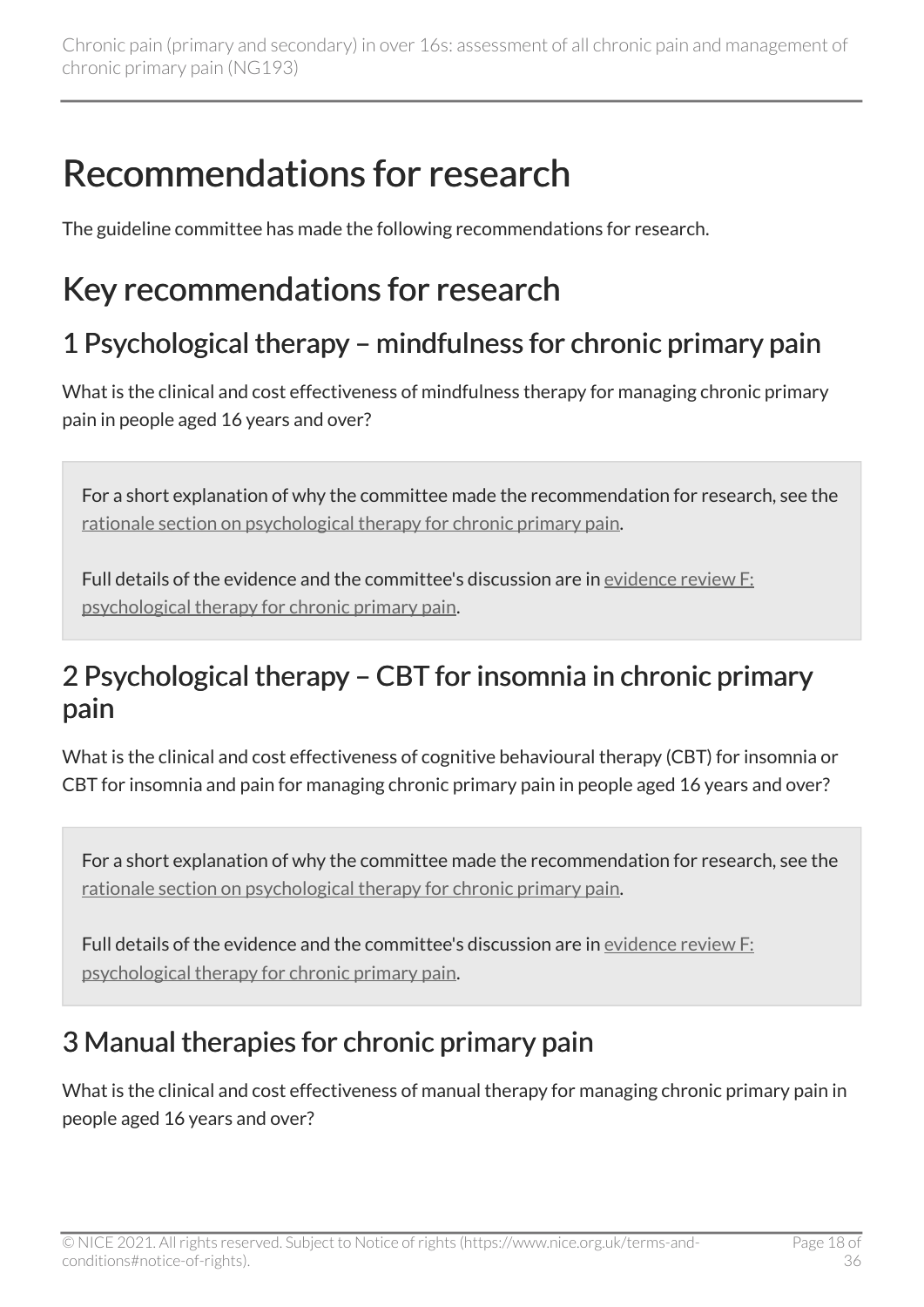For a short explanation of why the committee made the recommendation for research, see the [rationale section on manual therapy for chronic primary pain](#page-30-0).

Full details of the evidence and the committee's discussion are in [evidence review](https://www.nice.org.uk/guidance/ng193/evidence/i-manual-therapy-for-chronic-primary-pain-pdf-326591532180) I: manual [therapy for chronic primary pain](https://www.nice.org.uk/guidance/ng193/evidence/i-manual-therapy-for-chronic-primary-pain-pdf-326591532180).

## <span id="page-18-2"></span>4 Repeat courses of acupuncture for chronic primary pain

What is the clinical and cost effectiveness of repeat courses of acupuncture or dry needling for managing chronic primary pain in people aged 16 years and over?

For a short explanation of why the committee made the recommendation for research, see the [rationale section on acupuncture for chronic primary pain](#page-26-0).

Full details of the evidence and the committee's discussion are in [evidence review](https://www.nice.org.uk/guidance/ng193/evidence/g-acupuncture-for-chronic-primary-pain-pdf-9071987012) G: [acupuncture for chronic primary pain.](https://www.nice.org.uk/guidance/ng193/evidence/g-acupuncture-for-chronic-primary-pain-pdf-9071987012)

#### <span id="page-18-1"></span>5 Pharmacological interventions – gabapentinoids and local anaesthetics for complex regional pain syndrome

What is the clinical and cost effectiveness of gabapentinoids or local anaesthetics for managing complex regional pain syndrome in people aged 16 years and over?

For a short explanation of why the committee made the recommendation for research, see the [rationale section on pharmacological management for chronic primary pain.](#page-30-1)

Full details of the evidence and the committee's discussion are in [evidence review](https://www.nice.org.uk/guidance/ng193/evidence/j-pharmacological-management-for-chronic-primary-pain-pdf-326591532181) J: [pharmacological management for chronic primary pain](https://www.nice.org.uk/guidance/ng193/evidence/j-pharmacological-management-for-chronic-primary-pain-pdf-326591532181).

## <span id="page-18-0"></span>Other recommendations for research

### Factors that may be barriers to successfully managing chronic pain, including chronic primary pain

What risk factors enable stratification of treatment for people aged 16 years and over with chronic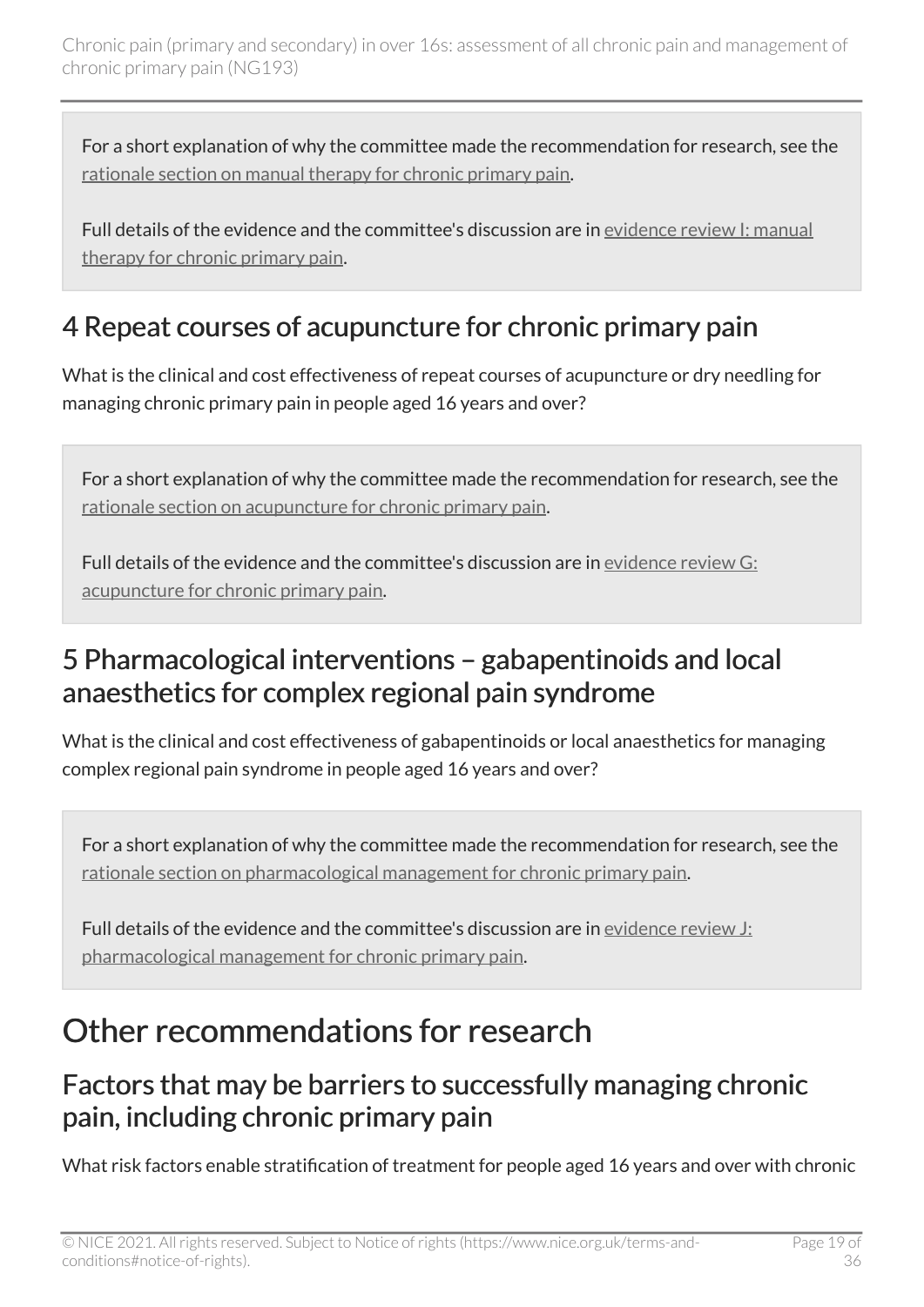#### pain?

For a short explanation of why the committee made the recommendation for research, see the [rationale section on assessing chronic pain](#page-21-1).

Full details of the evidence and the committee's discussion are in [evidence review](https://www.nice.org.uk/guidance/ng193/evidence/a-factors-that-may-be-barriers-to-successfully-managing-chronic-pain-chronic-primary-pain-and-chronic-secondary-pain-pdf-9071987006) A: factors [that may be barriers to successfully managing chronic pain \(chronic primary pain and chronic](https://www.nice.org.uk/guidance/ng193/evidence/a-factors-that-may-be-barriers-to-successfully-managing-chronic-pain-chronic-primary-pain-and-chronic-secondary-pain-pdf-9071987006)  [secondary pain\)](https://www.nice.org.uk/guidance/ng193/evidence/a-factors-that-may-be-barriers-to-successfully-managing-chronic-pain-chronic-primary-pain-and-chronic-secondary-pain-pdf-9071987006).

### <span id="page-19-2"></span>Social interventions for chronic pain, including chronic primary pain

What is the clinical and cost effectiveness of social interventions aimed at improving the quality of life of people aged 16 years and over with chronic pain?

For a short explanation of why the committee made the recommendation for research, see the [rationale section on social interventions for chronic pain.](#page-34-0)

Full details of the evidence and the committee's discussion are in [evidence review](https://www.nice.org.uk/guidance/ng193/evidence/d-social-interventions-for-chronic-pain-chronic-primary-pain-and-chronic-secondary-pain-pdf-9071987009) D: social [interventions for chronic pain \(chronic primary pain and chronic secondary pain\).](https://www.nice.org.uk/guidance/ng193/evidence/d-social-interventions-for-chronic-pain-chronic-primary-pain-and-chronic-secondary-pain-pdf-9071987009)

## <span id="page-19-1"></span>Psychotherapy for chronic primary pain

What is the clinical and cost effectiveness of psychodynamic psychotherapy for managing chronic primary pain in people aged 16 years and over?

For a short explanation of why the committee made the recommendation for research, see the [rationale section on psychological therapy for chronic primary pain](#page-24-0).

Full details of the evidence and the committee's discussion are in [evidence review](https://www.nice.org.uk/guidance/ng193/evidence/f-psychological-therapy-for-chronic-primary-pain-pdf-9071987011) F: [psychological therapy for chronic primary pain](https://www.nice.org.uk/guidance/ng193/evidence/f-psychological-therapy-for-chronic-primary-pain-pdf-9071987011).

## <span id="page-19-0"></span>Relaxation therapy for chronic primary pain

What is the clinical and cost effectiveness of relaxation therapies for managing chronic primary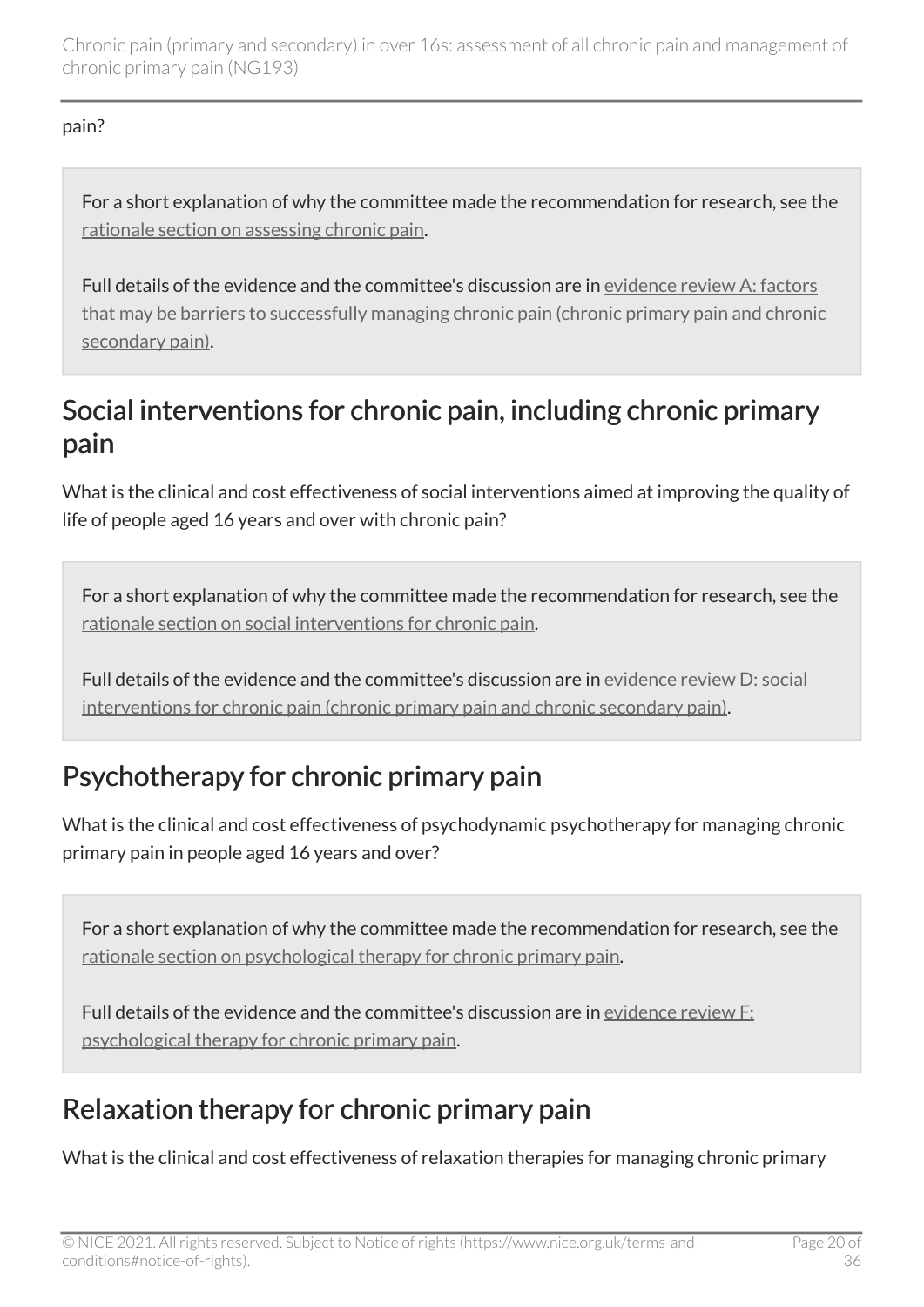#### pain in people aged 16 years and over?

For a short explanation of why the committee made the recommendation for research, see the [rationale section on psychological therapy for chronic primary pain](#page-24-0).

Full details of the evidence and the committee's discussion are in [evidence review](https://www.nice.org.uk/guidance/ng193/evidence/f-psychological-therapy-for-chronic-primary-pain-pdf-9071987011) F: [psychological therapy for chronic primary pain](https://www.nice.org.uk/guidance/ng193/evidence/f-psychological-therapy-for-chronic-primary-pain-pdf-9071987011).

### <span id="page-20-0"></span>Laser therapy for chronic primary pain

What is the clinical and cost effectiveness of laser therapy for managing chronic primary pain in people aged 16 years and over?

For a short explanation of why the committee made the recommendation for research, see the [rationale section on electrical physical modalities for chronic primary pain.](#page-27-0)

Full details of the evidence and the committee's discussion are in [evidence review](https://www.nice.org.uk/guidance/ng193/evidence/h-electrical-physical-modalities-for-chronic-primary-pain-pdf-9071987013) H: electrical [physical modalities for chronic primary pain.](https://www.nice.org.uk/guidance/ng193/evidence/h-electrical-physical-modalities-for-chronic-primary-pain-pdf-9071987013)

### <span id="page-20-1"></span>Transcranial magnetic stimulation for chronic primary pain

What is the clinical and cost effectiveness of transcranial magnetic stimulation for managing chronic primary pain in people aged 16 years and over?

For a short explanation of why the committee made the recommendation for research, see the [rationale section on electrical physical modalities for chronic primary pain.](#page-27-0)

Full details of the evidence and the committee's discussion are in [evidence review](https://www.nice.org.uk/guidance/ng193/evidence/h-electrical-physical-modalities-for-chronic-primary-pain-pdf-9071987013) H: electrical [physical modalities for chronic primary pain.](https://www.nice.org.uk/guidance/ng193/evidence/h-electrical-physical-modalities-for-chronic-primary-pain-pdf-9071987013)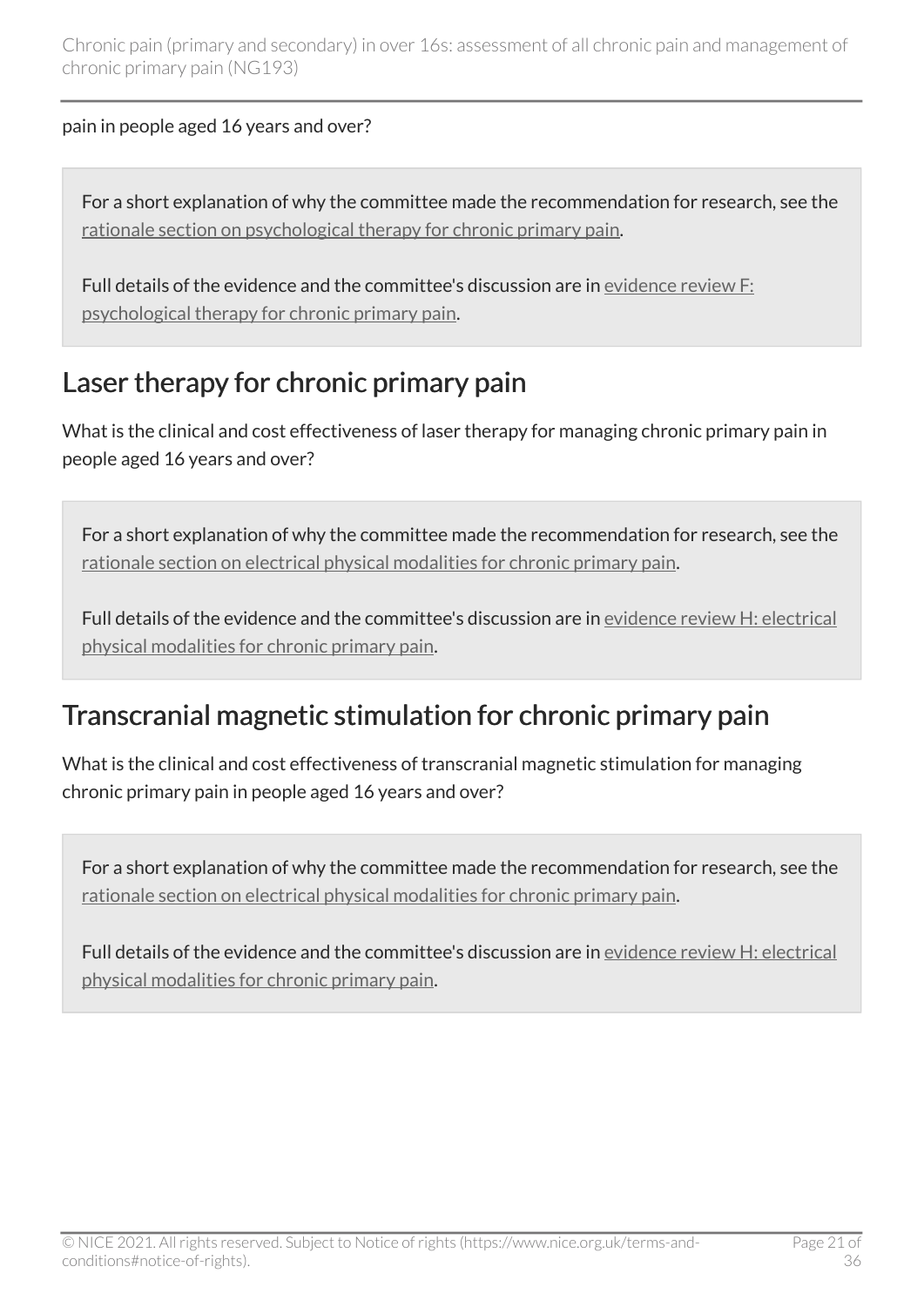# <span id="page-21-0"></span>Rationale and impact

These sections briefly explain why the committee made the recommendations and how they might affect practice.

## <span id="page-21-1"></span>Assessing chronic pain (chronic primary pain and chronic secondary pain)

[Recommendations 1.1.1 to 1.1.23](#page-6-2) 

### Why the committee made the recommendations

#### Possible barriers to successfully managing chronic pain

There was not enough evidence to indicate whether any psychological, biological or social factors predict successful pain management. The committee acknowledged the importance of a comprehensive patient-centred approach to assessment and management. They agreed that it is important for the healthcare professional to understand how pain is affecting a person's life and vice versa, taking into account the person's socioeconomic, cultural and ethnic background, and faith group. A care and support plan should be based on the effects of pain on day-to-day activities, as well as a person's preferences, abilities and goals, while acknowledging that it is not possible to predict what might happen in the future.

The committee agreed that it was important to acknowledge that pain can fluctuate over time and flare-ups are to be expected. Recommendations were formed by expert consensus to guide assessment of flare-ups of pain.

#### Communication between healthcare professionals and people with chronic pain

The committee agreed that the evidence on communication was in line with what was generally considered best practice. However, evidence demonstrated shortcomings in people's experience of consultations with healthcare professionals. The committee agreed that this area needs addressing. They emphasised the fundamental importance of good communication to the experience of care for people with chronic pain, especially when many or all treatments are ineffective for some people or not well tolerated by everyone. The committee reviewed the recommendations from the [NICE guideline on patient experience in adult NHS services](https://www.nice.org.uk/guidance/cg138) alongside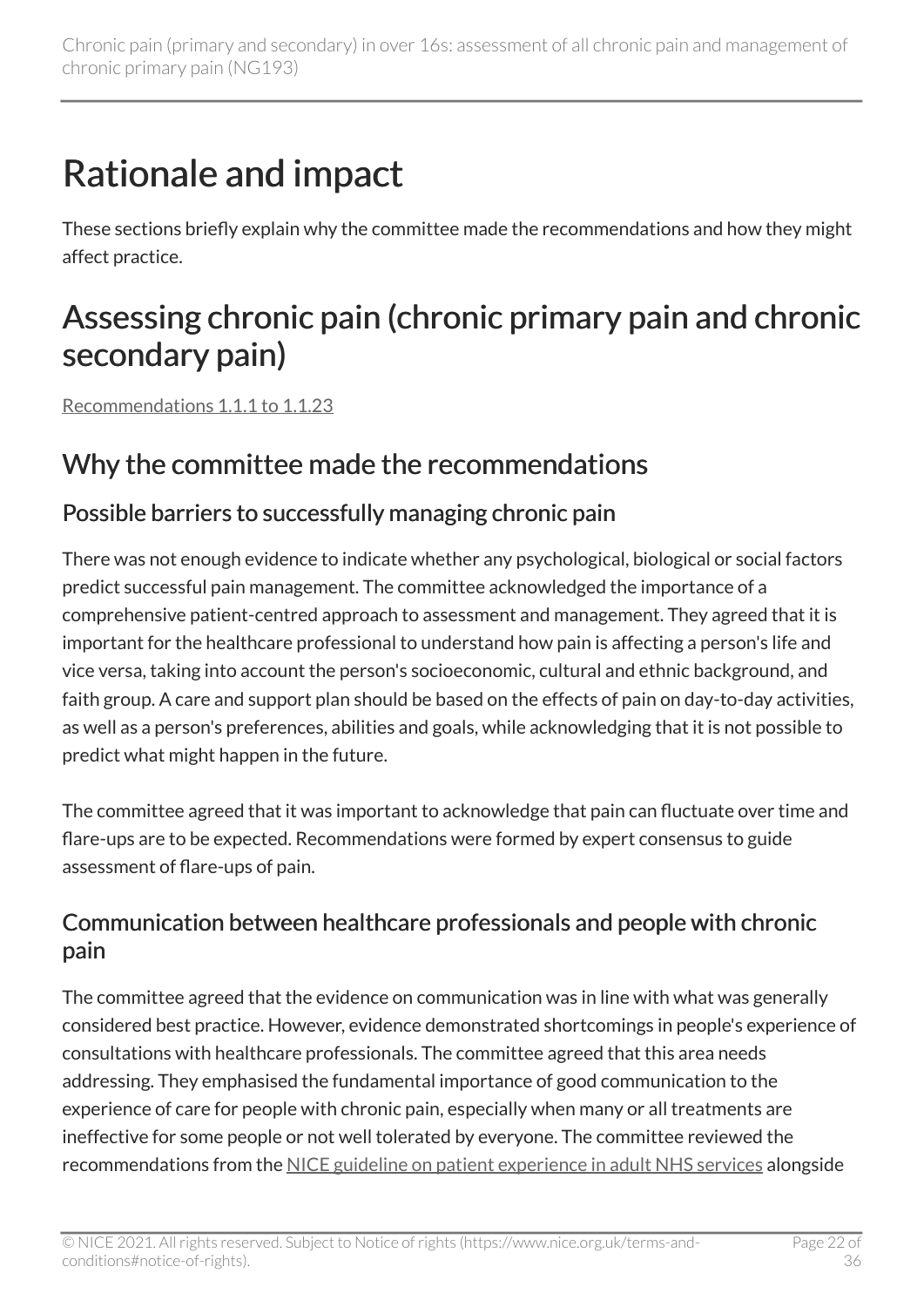the qualitative evidence to identify any areas needing specific recommendations for people with chronic pain. They agreed that the heterogeneous, complex and potentially distressing nature of the condition should be reflected in the recommendations. More specifically, a comprehensive assessment should elicit an understanding of the effects of the pain, and how this is viewed by the person and those around them. Understanding what is important to the person is the first step in developing a care and support plan. The committee agreed that it is important to explore a person's priorities, preferences, abilities and goals, because these can help inform the plan.

The committee highlighted the importance of being honest about the uncertainty of the prognosis, because the evidence suggested that this is valued by people with chronic pain. Evidence showed that discussions about self-management often happen late in the care pathway, or not at all. The committee considered that all relevant management options should be considered at all stages of care, including the first contact. They made a recommendation to provide advice and information, relevant to the person's individual preferences, at all stages of care, to help them make decisions about managing their condition. Evidence showed that normal or negative test results can be communicated in a way that is perceived as being dismissive of pain. Therefore, the committee made a recommendation to promote sensitivity around communicating test results.

No evidence was identified for people aged 16 to 18 years. The committee agreed that the recommendations still apply, but they also agreed that there may be specific considerations for young adults (aged 16 to 25), including age-related differences in presentation of symptoms, family interactions and dynamics, and impact on their education and emotional development.

## How the recommendations might affect practice

The recommendations reflect best practice, but are currently implemented to varying degrees across NHS settings and will involve a change of practice for some providers. To fully implement these recommendations for people with chronic pain, longer consultations or additional follow up may be needed to discuss self-management and treatment options.

[Return to recommendations](#page-6-2)

## <span id="page-22-0"></span>Exercise programmes and physical activity for chronic primary pain

[Recommendations 1.2.1 and 1.2.2](#page-11-1)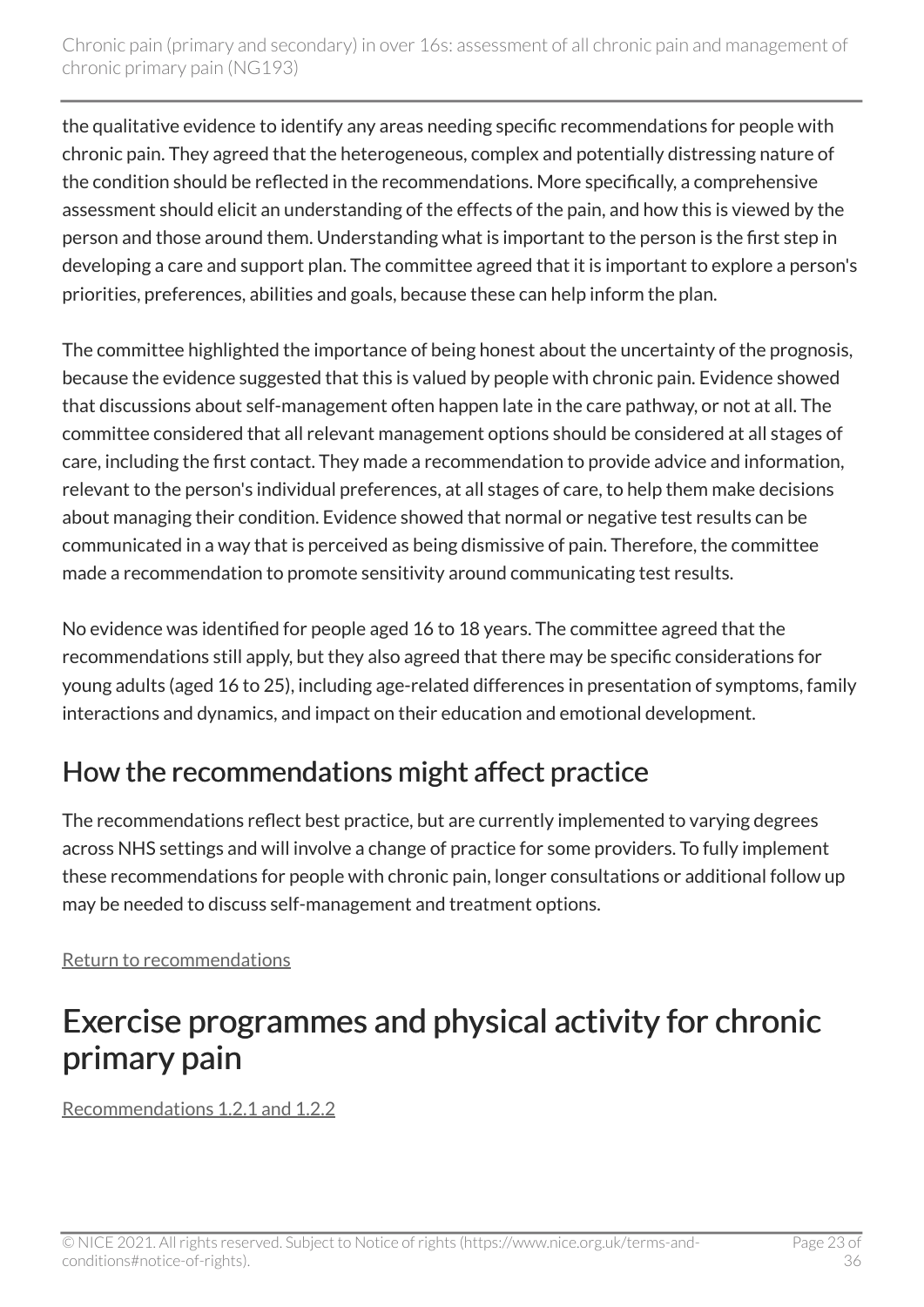## Why the committee made the recommendations

Evidence from many studies showed that exercise reduced pain (23 studies) and improved quality of life (22 studies) compared with usual care in people with chronic primary pain. Benefit was seen for both short- and long-term follow up and was consistent across different types of exercise. Most of the evidence was for professionally led supervised group exercise and for women with fibromyalgia or people with chronic neck pain. As there was no evidence to suggest that effectiveness differed for types of chronic primary pain, it was agreed there was no reason this evidence could not apply for the whole review population. There was limited evidence comparing different types of exercise with each other although, from what was available, there was minimal difference between the types. The committee agreed the most appropriate type of exercise may depend on the type of pain. For these reasons, the committee did not specify what type of exercise should be used, and agreed it could be any of the types included in the studies reviewed (cardiovascular, mind–body, strength, or a combination of approaches).

An economic model comparing exercise (all types) with no exercise was developed for this guideline and showed that exercise was likely to be cost effective (both if using only the time horizon of the trials and also when extrapolating the quality of life gain beyond the trials). The analysis used studies in which exercise was predominantly group based. The committee considered the results to be robust, and agreed that the studies used in the model were representative of the whole evidence review. Exercise remained cost effective when the assumed benefits and costs were varied (sensitivity analysis).

There were no negative effects demonstrated except for more people discontinuing from exercise programmes. The committee agreed that people are more likely to continue with exercise if the programme offered suits their lifestyle and physical ability and addresses their individual health needs. They agreed that the choice of programme as well as the content should take into account people's abilities and preferences. This might include providing individual exercise advice for different members of a group.

The committee's experience was that many people with chronic primary pain find it difficult to be physically active. The committee agreed that it is important for these people to continue to be physically active after a formal exercise programme ends, but the type of physical activity should be sustainable for the person.

## How the recommendations might affect practice

The types of exercise programmes currently offered vary from place to place, often determined by the needs of the local population. In areas where supervised group exercise is currently not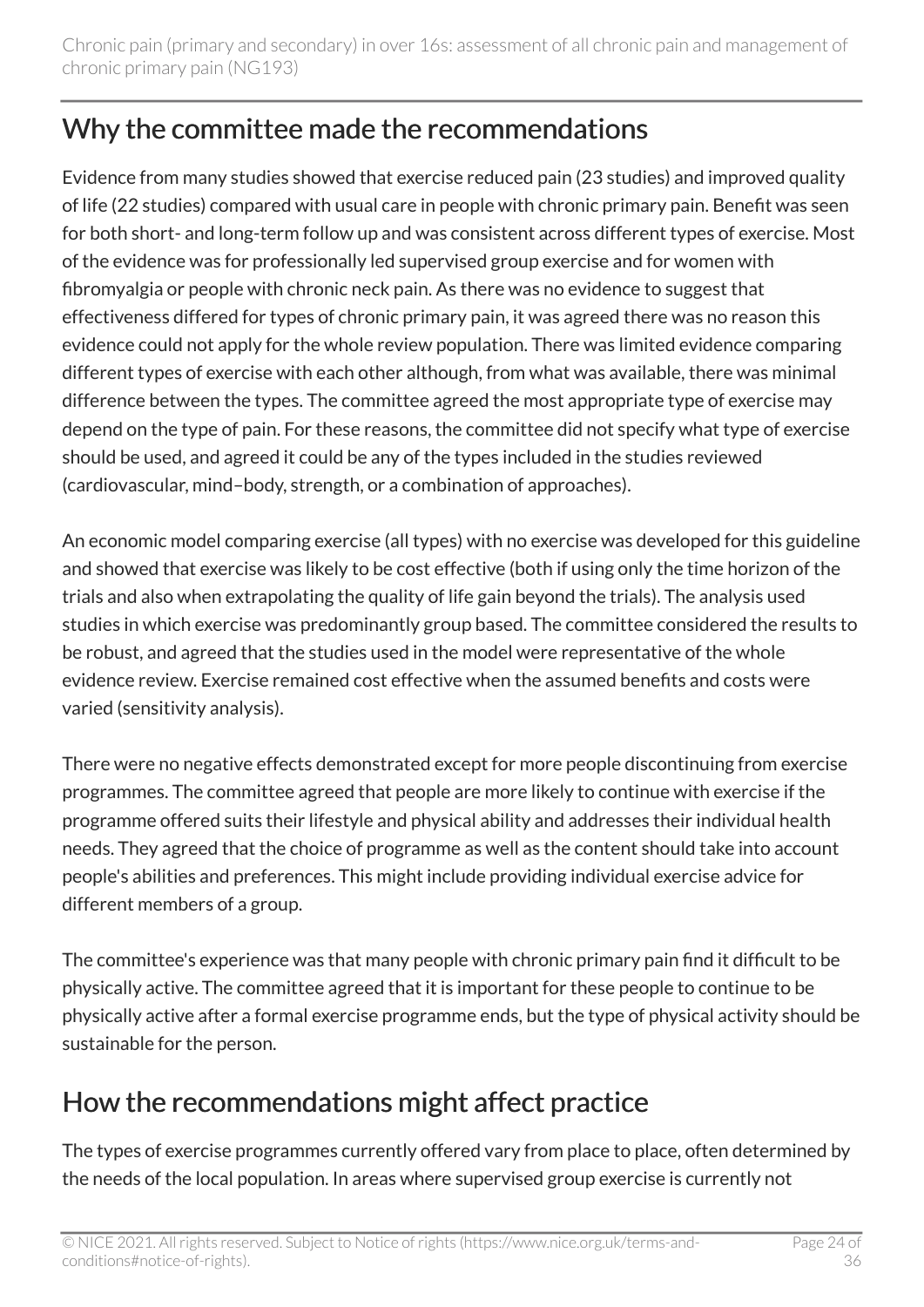provided, implementing the recommendation will lead to increased resource use.

The committee discussed that if costs are incurred by engaging in physical activity after a formal exercise programme ends, this would be a personal cost for people with chronic primary pain, and would not fall to the NHS.

[Return to recommendations](#page-11-1)

## <span id="page-24-0"></span>Psychological therapy for chronic primary pain

[Recommendations 1.2.3 and 1.2.4](#page-11-2)

### Why the committee made the recommendations

#### ACT for chronic primary pain

Most of the evidence showed that acceptance and commitment therapy (ACT) improved quality of life and sleep, and reduced pain and psychological distress. Although clinical evidence was from a fairly small number of studies, 1 economic evaluation also showed ACT to be cost effective. The committee agreed that ACT was likely to offer a good balance of benefits and costs and so recommended that it should be considered as a psychological therapy for chronic primary pain. There was not enough evidence to support a preference for ACT over cognitive behavioural therapy (CBT) or CBT over ACT.

#### CBT for chronic primary pain

Most of the evidence showed that CBT for pain improved quality of life for people with chronic primary pain. A consistent benefit was not demonstrated in other outcomes, but the committee considered that the evidence may have underestimated the benefits because the studies varied in terms of the level of training of the therapists and the way the therapy was delivered. There was no strong evidence of harm. Two economic evaluations also showed CBT to be cost effective. The committee agreed that the evidence was not of high quality so they decided to recommend that CBT (for pain) is considered, rather than making a stronger recommendation to offer CBT (for pain).

Although there was some benefit of CBT for insomnia (CBT-I), particularly for quality of life and sleep, the amount of evidence was smaller and did not include economic evidence, so was insufficient to justify a practice recommendation. The committee agreed to make a [recommendation for research on CBT-I](#page-17-2) to inform future guidance.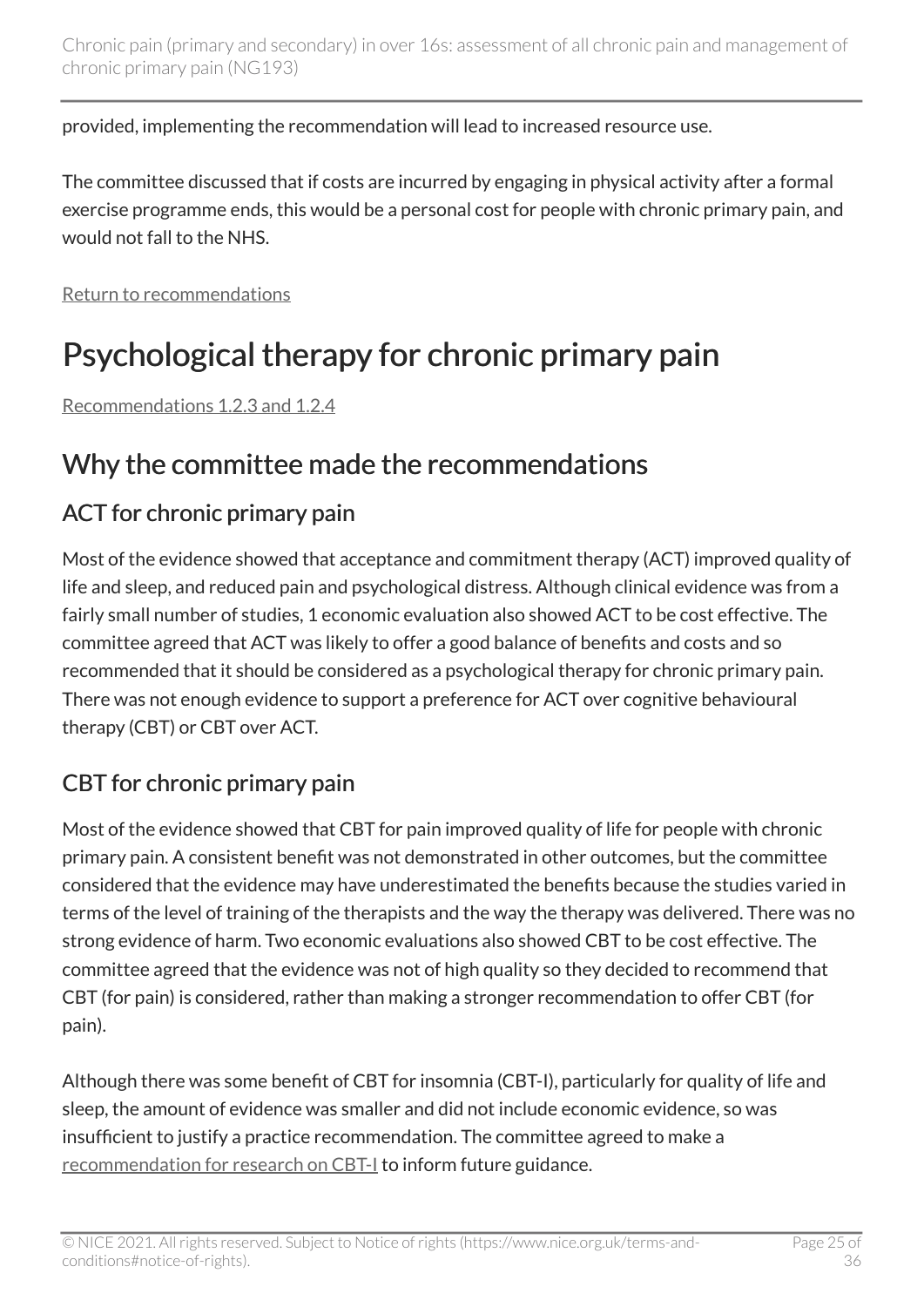#### Biofeedback for chronic primary pain

Evidence for biofeedback was conflicting, with little evidence of benefit and some evidence of harm. For this reason, the committee decided that this should not be offered as a management option for people with chronic primary pain.

#### Relaxation, mindfulness and psychotherapy for chronic primary pain

There was not enough evidence for relaxation therapy, mindfulness or psychotherapy for the committee to make recommendations, but what evidence there was suggested there may be some benefit. The committee decided to make [recommendations for research on relaxation](#page-19-0), [mindfulness](#page-17-3)  and [psychotherapy](#page-19-1) to inform future guidance. For psychotherapy this was specifically for psychodynamic psychotherapy.

#### Pain education, sleep hygiene and hypnosis for chronic primary pain

Limited evidence showed no clinically important effect of pain education in improving quality of life or psychological distress for people with chronic primary pain. But there was a possible benefit for pain and no evidence of harm. The committee noted that education should be part of good clinical practice and providing information to help increase a person's understanding about their condition should be encouraged. They agreed that providing information on pain was part of developing a care and support plan, covered by other recommendations in this guideline.

Limited evidence showed a benefit of sleep hygiene for improving quality of life, sleep and pain. The committee considered that sleep hygiene is a component of CBT-I and evidence showed that sleep hygiene was no more effective than CBT-I. Therefore the committee decided not to make a recommendation for sleep hygiene.

Evidence from a single study suggested that hypnosis may improve pain, but there was no benefit seen for quality of life or psychological distress for people with chronic primary pain. The committee agreed that hypnosis is not widely used to manage chronic primary pain in current clinical practice and the evidence did not indicate enough benefit to warrant further research.

## How the recommendations might affect practice

The resource impact will depend on the uptake of the recommendations. CBT is used in the NHS for chronic primary pain, although it is not standard practice everywhere. ACT is a relatively new intervention but is also used to varying degrees in practice. The costs of both interventions depend on the number and length of sessions, whether they are group or individual (or face to face or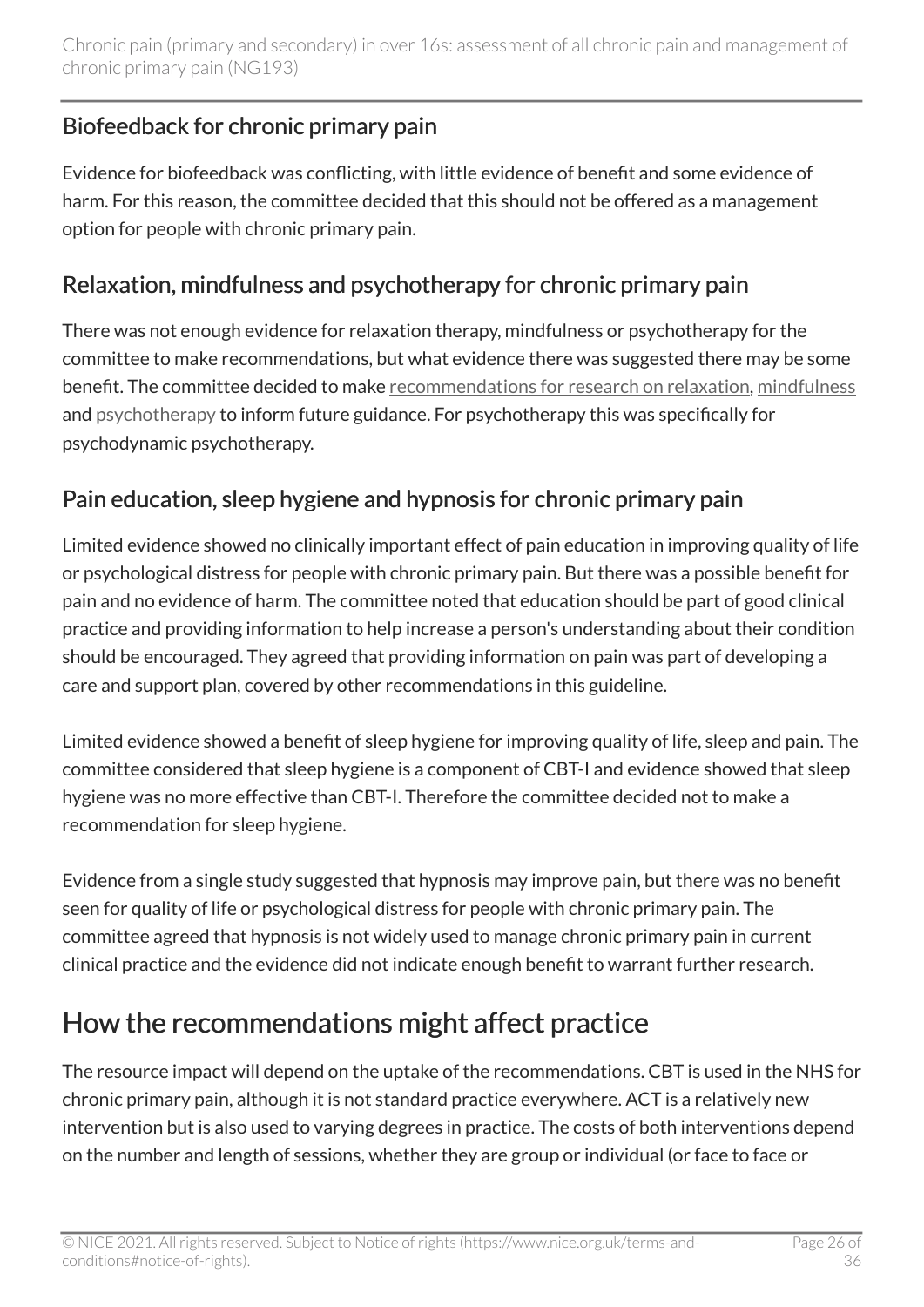virtual/online), and who they are run by. Therefore costs can vary.

If used for chronic primary pain, biofeedback is usually used in physiotherapy as a method of monitoring progress, rather than as a treatment in itself. The recommendation is therefore unlikely to have a significant impact on current practice.

[Return to recommendations](#page-11-2)

## <span id="page-26-0"></span>Acupuncture for chronic primary pain

[Recommendation 1.2.5](#page-12-0) 

### Why the committee made the recommendation

Many studies (27 in total) showed that acupuncture reduced pain and improved quality of life in the short term (up to 3 months) compared with usual care or sham acupuncture. There was not enough evidence to determine longer-term benefits. The committee acknowledged the difficulty in blinding for sham procedures, but agreed that the benefit compared with a sham procedure indicated a specific treatment effect of acupuncture. There was a wide variation among the studies in the type and intensity of the intervention used, and the studies were from many different countries. The committee agreed that the type of acupuncture or dry needling should depend on the individual needs of the person with pain.

Two economic evaluations (1 in the UK) showed that acupuncture offered a good balance of benefits and costs for people with chronic neck pain. However, both studies had limitations; a notable limitation being that the costs of acupuncture seemed low. Threshold analysis based on these studies indicated the maximum number of hours of a band 6 and 7 healthcare professional's time that would make the intervention cost effective.

An original economic model was developed for this guideline, which compared acupuncture with no acupuncture. The model used data from studies with usual care comparisons, not comparisons with sham acupuncture, because the committee agreed that a usual care comparison in an economic model better reflects the real world benefit of the intervention. The model showed that acupuncture was likely to be cost effective. The committee considered the results to be robust, and agreed that the studies used in the model were representative of the whole evidence review. Acupuncture remained cost effective when the assumed benefits and costs were varied (sensitivity analysis).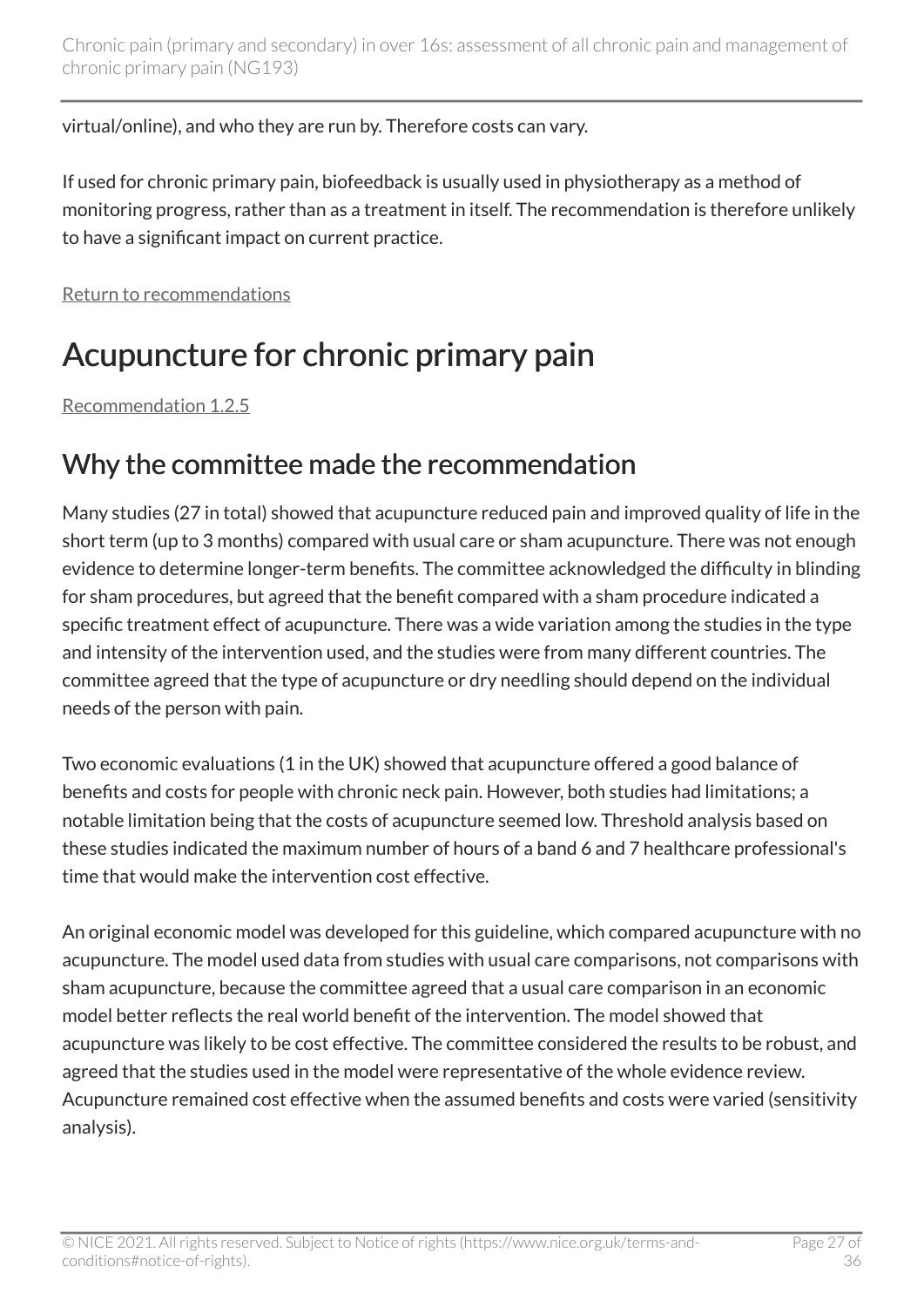Overall, the committee agreed that there was a large evidence base showing acupuncture to be clinically effective in the short term (3 months); the original economic modelling also showed it is likely to be cost effective. However, they were uncertain whether the beneficial effects would be sustained long term and were aware of the high resource impact of implementation. Taking these factors into account, the committee made a recommendation to consider acupuncture or dry needling for chronic primary pain, caveated by the factors likely to make the intervention cost effective. These were: only if delivered in the community, and with a maximum of 5 treatment hours (based on the average resource use in the trials in the model and on the threshold analysis), and from a band 7 (equivalent cost or lower) healthcare professional (based on the threshold analysis). It was agreed there may be different ways of delivering the service that enable acupuncture to be delivered for the same costs, which would equally be appropriate. The committee agreed that discontinuing before this total amount of course time would be an option if the person finds that the first few sessions are not effective.

No evidence was found to inform a recommendation for repeat courses of acupuncture. The committee agreed that further research would help to inform future practice (see the [recommendation for research on repeat courses of acupuncture for chronic primary pain\)](#page-18-2).

## How the recommendation might affect practice

There is variation in the availability and use of acupuncture for chronic primary pain, with a recent reduction in these services. The recommendation is expected to lead to increased use and need for acupuncture services and therefore to have a resource impact. This is due to the number of people with chronic primary pain, and acupuncture usually being an individual patient intervention and so staff intensive.

[Return to recommendation](#page-12-0)

## <span id="page-27-0"></span>Electrical physical modalities for chronic primary pain

[Recommendation 1.2.6](#page-12-1) 

### Why the committee made the recommendation

Limited evidence showed some benefit of electrical therapies for chronic primary pain, but sample sizes were small and benefit beyond 3 months was unclear.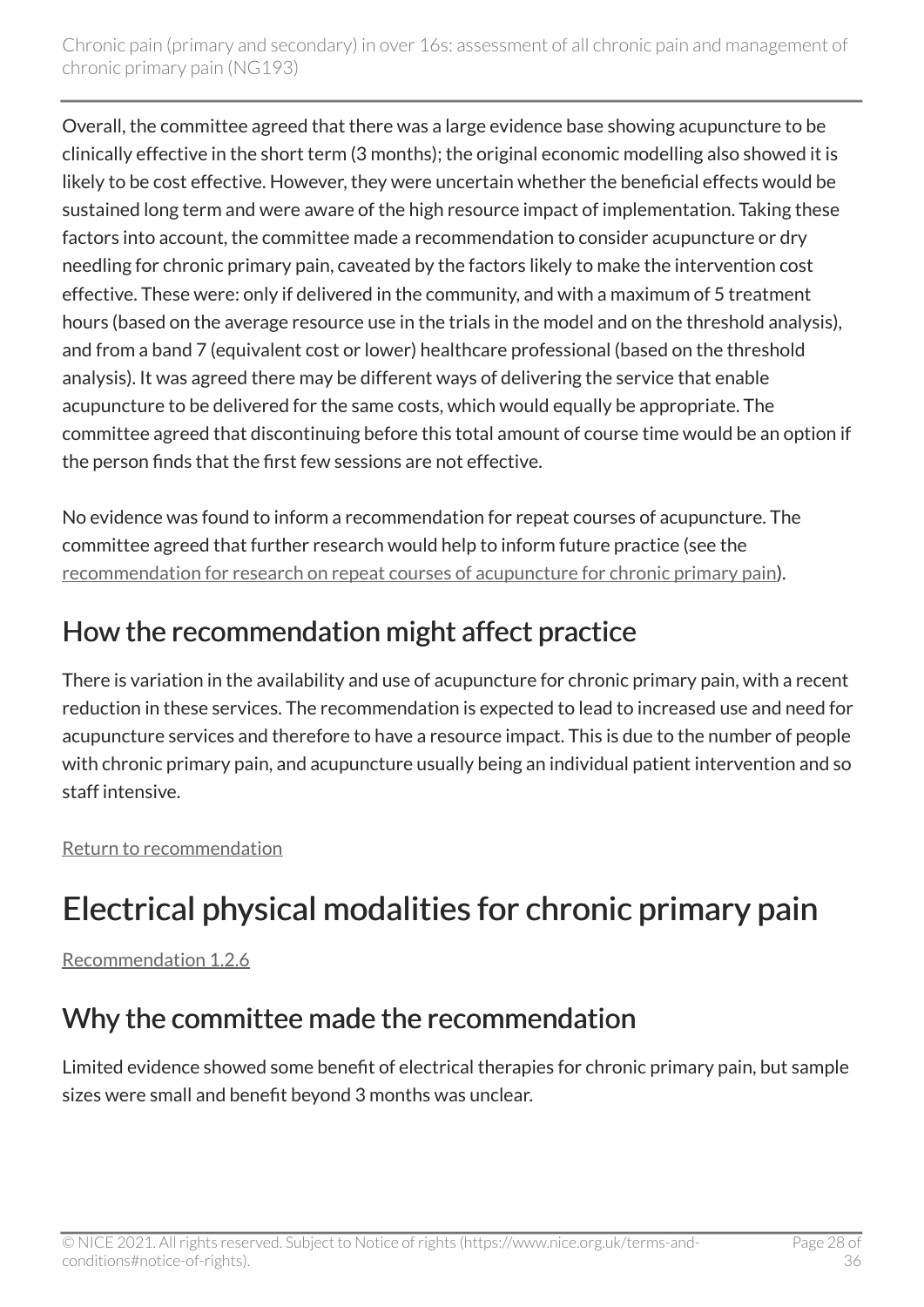#### Laser therapy and transcranial magnetic stimulation for chronic primary pain

The exception was laser therapy and transcranial magnetic stimulation (TMS), which both showed a benefit for patient-reported pain. Laser therapy also demonstrated improvements in quality of life in larger studies than for other electrical physical modalities.

The laser therapy used in the studies varied widely, particularly in terms of wavelength, power, and the time the laser was applied to each painful area. Evidence for TMS was from 7 studies, and although benefits were seen in pain reduction, there were no benefits in any other outcome.

Evidence at more than 3 months' follow up was limited for both laser therapy and TMS, and there was no evidence on cost effectiveness.

Taking into account the quality of the evidence, the limited long-term data and the lack of evidence on cost effectiveness, the committee decided not to make a practice recommendation for laser therapy or TMS. However, because the limited evidence was promising, they agreed to make [recommendations for research on laser therapy for chronic primary pain](#page-20-0) and [transcranial magnetic](#page-20-1) [stimulation for chronic primary pain](#page-20-1) to inform future guidance.

#### TENS, ultrasound and interferential therapy for chronic primary pain

Limited evidence for TENS showed no clinically important difference compared with sham TENS and usual care across several outcomes at less than 3 months, and no longer-term evidence was identified. There was no evidence for ultrasound or interferential therapy. The committee noted these technologies have been around for some time so it is unlikely that new research would be undertaken. These treatments are being used by some in the NHS without evidence of benefit, so the committee agreed that TENS, ultrasound and interferential therapy should not be offered for chronic primary pain. Resources should be re-allocated to areas with more evidence of clinical and cost effectiveness.

#### PENS and transcranial direct current stimulation for chronic primary pain

There was a very limited amount of evidence for PENS and transcranial direct current stimulation (TDCS), which suggested inconsistent benefits in some outcomes only. The committee agreed this was insufficient for a recommendation. As neither intervention is widely used in current practice for chronic primary pain, they did not think further research was warranted.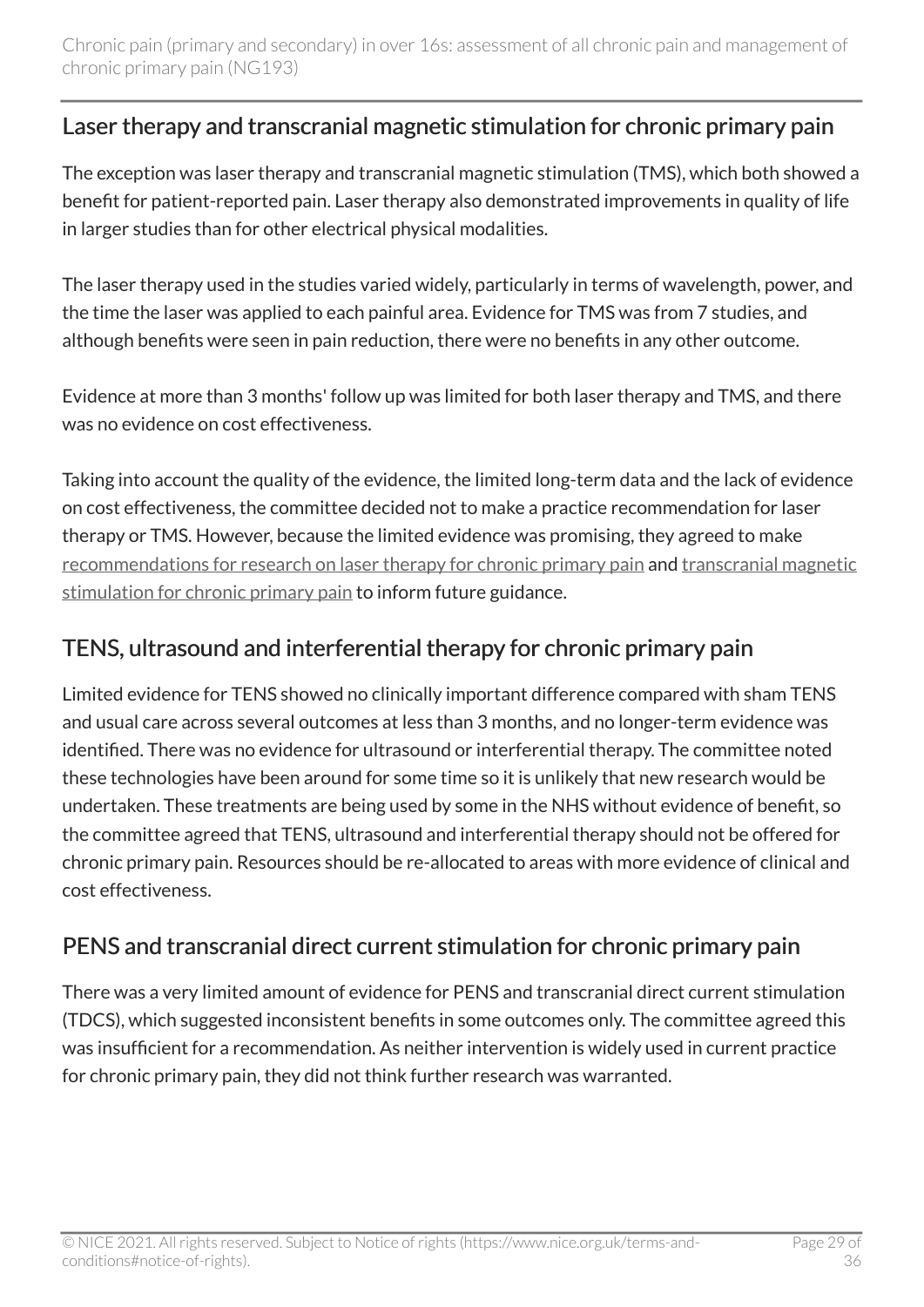## How the recommendation might affect practice

TENS, ultrasound and interferential therapy are being used by some in the NHS without evidence of benefit. Resources should be re-allocated to areas with more evidence of clinical and cost effectiveness.

[Return to recommendation](#page-12-1)

## <span id="page-29-0"></span>Pain management programmes

### Why the committee did not make a recommendation

Most of the evidence for people with chronic primary pain (8 studies) showed no difference in quality of life with [pain management programmes](#page-16-0) led by professionals compared with usual care or waiting list controls. There were no benefits observed in any other outcomes. The committee agreed that because of this evidence, and uncertainty about cost effectiveness, they were unable to make a recommendation for or against the use of pain management programmes for chronic primary pain. They agreed that management options should be tailored after a patient-centred assessment.

For mixed types of chronic pain, benefit was observed in quality of life from all 4 studies. However, limited benefits were observed for function, psychological distress and other outcomes. Where benefits were observed, they were only small. The committee noted that most of the evidence for quality of life was from people with chronic low back pain, with the exception of 1 small study in people with knee pain. Evidence for other outcomes was from a broader mix of types of chronic pain. The committee agreed that they could not determine the effectiveness of pain management programmes for all types of chronic pain from this evidence. They agreed to cross-refer to related NICE guidelines for pain management options.

The committee discussed that although it may be expected that combinations of single interventions within a pain management programme might result in aggregated benefits or at least equal benefits to those shown from the interventions delivered individually, this was not reflected in the evidence. The committee discussed possible reasons for this, which might include the possibility that interventions were delivered differently or to different intensity in programmes than when delivered individually. They may also be more tailored to individual preferences when delivered in isolation. The committee also considered that people who attend pain management programmes may have already tried single interventions and so might respond differently to others, even though they have the same diagnosis.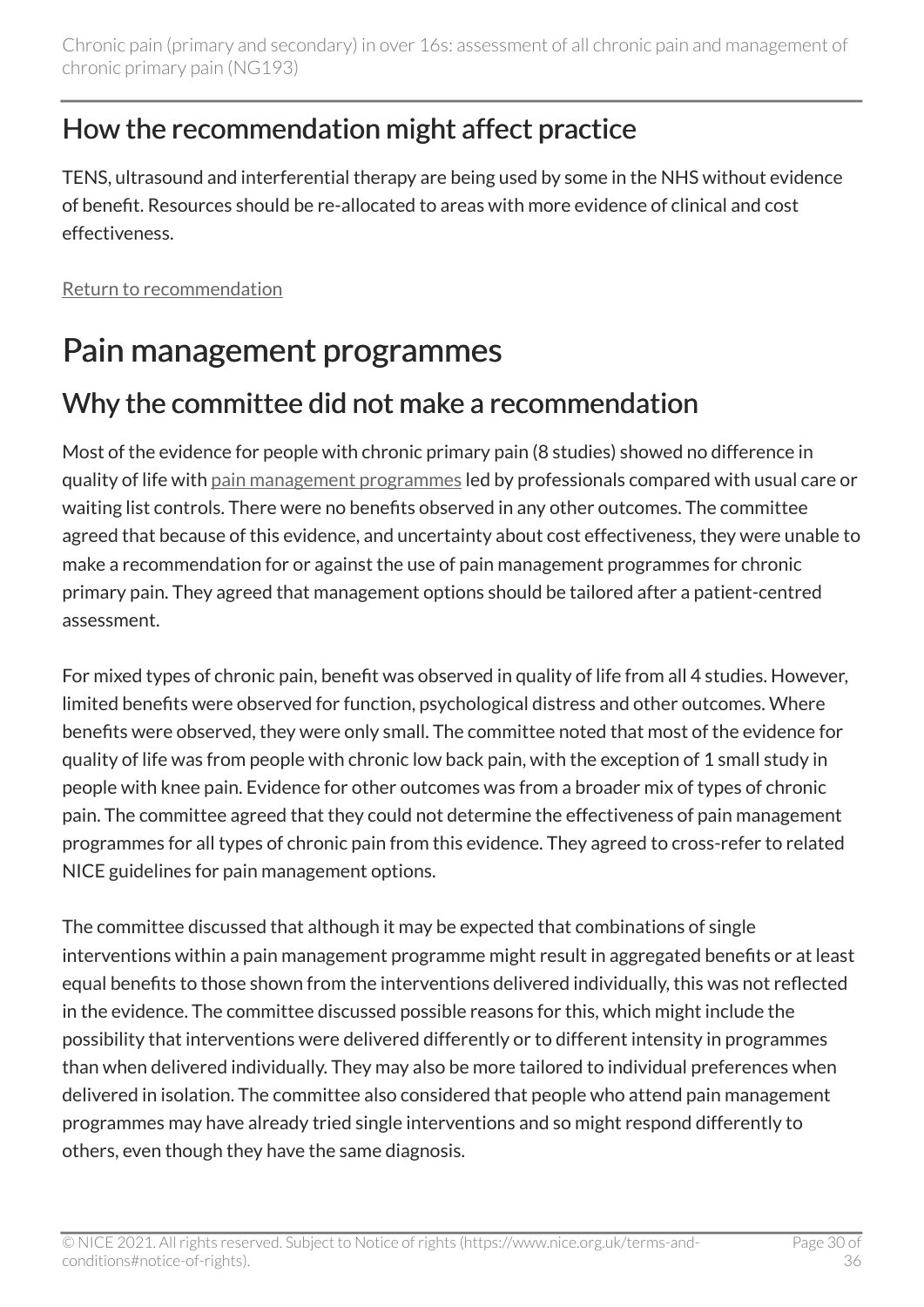The committee discussed whether pain management programmes may be beneficial to some people with chronic pain and may also be cost effective, but agreed that the evidence did not allow conclusions to be drawn.

Differences in programme delivery methods, including intensity, duration, components, structure and staffing, and aims meant that the committee were not able to determine whether there was a particular content and characteristics of a programme that could be effective. The committee discussed making a research recommendation to help determine the elements that could make up an effective pain management programme for people with chronic pain, but agreed that there are too many contributing factors to effectively address this for all types of chronic pain.

## <span id="page-30-0"></span>Manual therapy for chronic primary pain

[Recommendation for research on manual therapy for chronic primary pain](#page-17-4) 

## Why the committee made the recommendation

There was only a small amount of evidence available for each of the types of manual therapy from studies of small sample sizes. The committee considered the lack of evidence for the different types of manual therapy as well as the limitations of the evidence. The committee were concerned about the quality of the evidence and the variation in the type and intensity of the therapy. For example, vigorous soft tissue techniques might be very similar in practice to mobilisation. For some types of manual therapy, there was no evidence for outcomes beyond 3 months. The committee were not able to draw any definite conclusions from the evidence about the best type of manual therapy and so could not make recommendations for practice. However, the committee agreed that the benefits compared with usual care were promising and there was no evidence of harm. Therefore, they decided to make a research recommendation.

## <span id="page-30-1"></span>Pharmacological management for chronic primary pain

[Recommendations 1.2.7 to 1.2.15](#page-13-0) 

## Why the committee made the recommendations

#### Antidepressants for chronic primary pain

Evidence indicated that antidepressants (amitriptyline, citalopram, duloxetine, fluoxetine, paroxetine and sertraline) improved quality of life, pain, sleep and psychological distress compared with placebo. But there were some limitations in the quality and amount of the evidence. Most of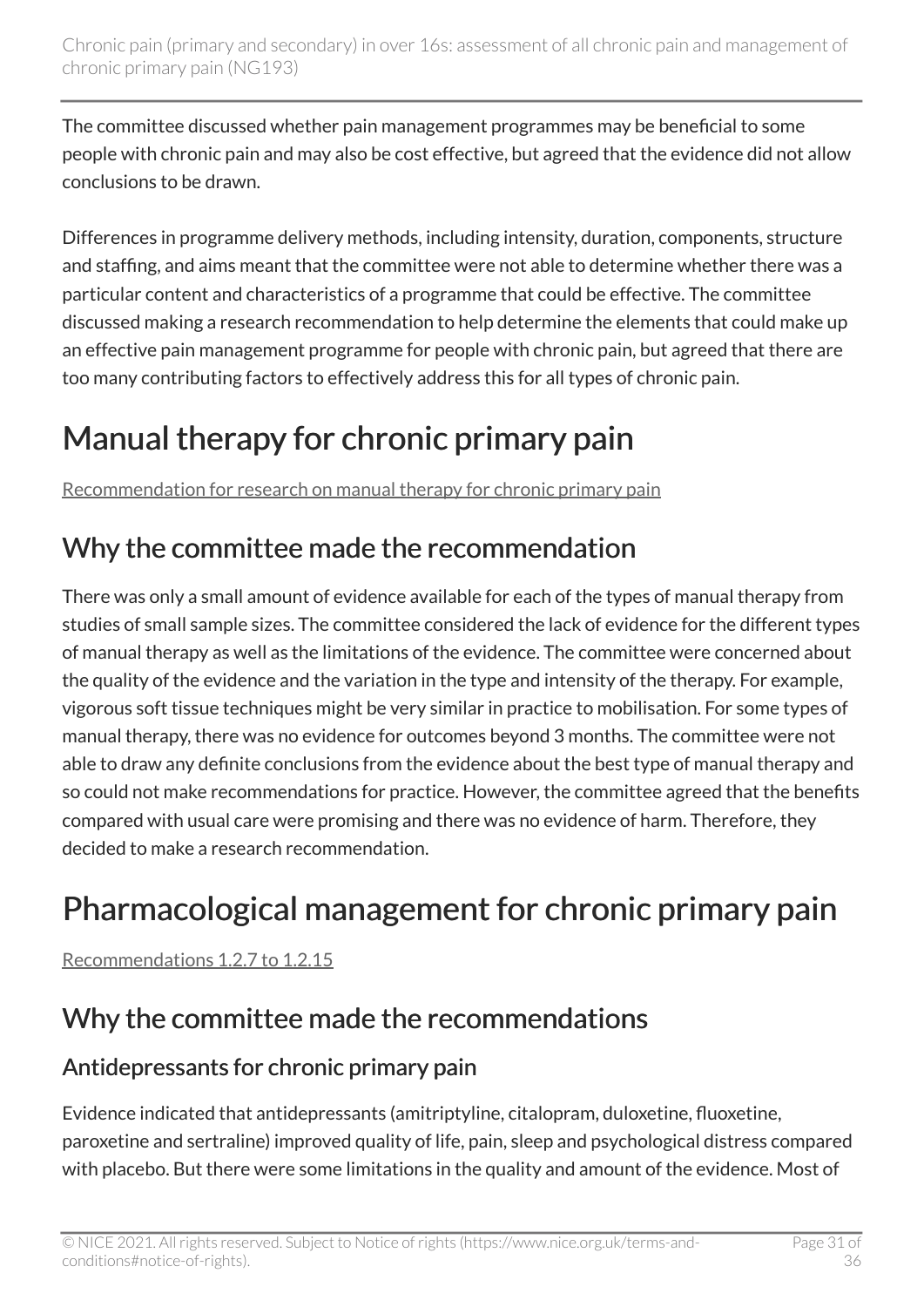the evidence was for women with fibromyalgia. However, included evidence from other types of chronic primary pain was consistent with these findings. The committee agreed that there was no evidence demonstrating a different response to treatment in other chronic primary pain conditions, and therefore it was agreed there was no reason this recommendation could not apply to all chronic primary pain conditions.

The antidepressants were considered by class, but evidence was only available for certain drugs within each class. The committee agreed these should be stated in the recommendation. No evidence was identified that compared antidepressant classes with each other, and the committee agreed that although there were some inconsistencies in benefits observed between classes, they could not assume one class to be more or less effective than another. Duloxetine (the only SNRI with evidence for chronic primary pain) had a larger amount of long-term evidence of effectiveness. However, due to the lack of head-to-head comparisons between the antidepressant classes, the committee could not recommend duloxetine in preference to the other antidepressants for which there was evidence. The committee agreed to recommend considering any of the antidepressants for which there was evidence of benefit. The decision of which antidepressant to try should be based on a fully informed discussion with the person with chronic primary pain, taking into account the risks and benefits.

Although none of the antidepressants have marketing authorisations for chronic primary pain, there are no licensed alternatives for this indication and these medications are already used in practice for this purpose. The committee agreed that doses of SSRIs and SNRIs should be in line with BNF recommendations for depression. For amitriptyline, the evidence indicating benefit included very low doses of 5 mg per day. The committee therefore agreed it was appropriate to start amitriptyline at the lowest possible dose and titrate up to no more than 100 mg per day. Efficacy of antidepressants should be reviewed at 4 to 6 weeks. No evidence was identified for people aged 16 to 17 years. The committee agreed that if pharmacological management was being considered for people of this age, specialist advice should be sought.

The committee agreed that the risk of withdrawal symptoms should be considered when prescribing antidepressants and these should not be continued if they were not effective. They recommended that the recommendations in the [NICE guideline on depression in adults](https://www.nice.org.uk/guidance/cg90) should be followed if stopping or reducing antidepressants.

#### Cannabis-based medicinal products for chronic primary pain

No evidence was identified on the effectiveness of cannabis-based products for chronic primary pain, and some evidence suggested that the treatment could cause adverse events in the short term. However, this was limited evidence from a small study. Although the committee agreed that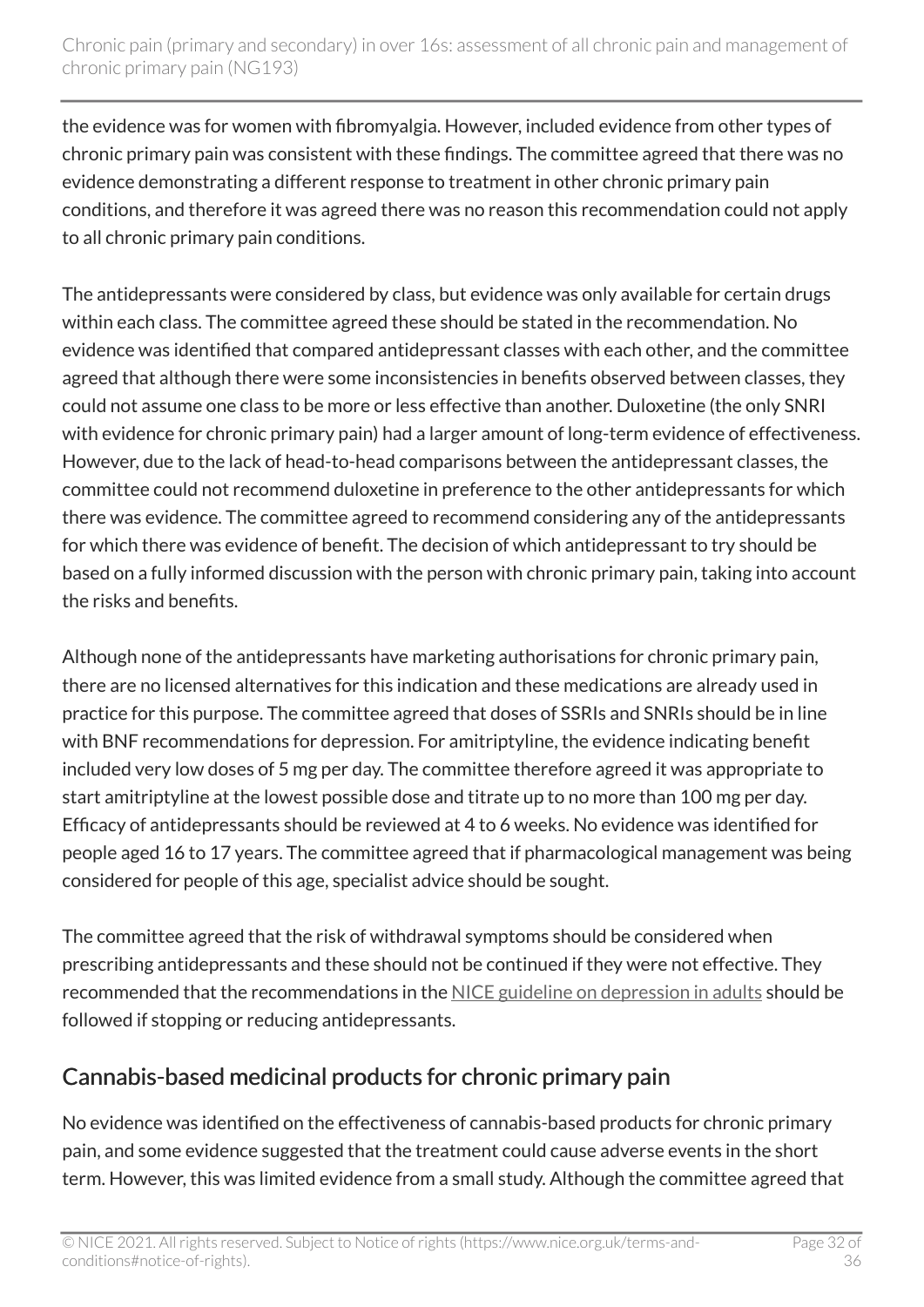more research would be useful to inform future practice, they decided this was adequately covered within the [NICE guideline on cannabis-based medicinal products.](https://www.nice.org.uk/guidance/ng144)

#### Opioids for chronic primary pain

No evidence was identified on the effectiveness of opioids for chronic primary pain. Although there were limitations, evidence from non-randomised studies on the long-term use (more than 6 months) of opioids for chronic pain suggested an increased risk of dependence. Based on their experience, the committee agreed that even short-term use of opioids could be harmful for a chronic condition. The evidence of long-term harm, along with lack of evidence on effectiveness of opioids, persuaded the committee to recommend against starting opioid treatment for people with chronic primary pain.

#### Benzodiazepines and NSAIDs for chronic primary pain

Limited evidence suggested a lack of benefit of benzodiazepines and non-steroidal antiinflammatory drugs (NSAIDs) for chronic primary pain. Evidence suggested that psychological and physical functioning were poorer with benzodiazepines than with placebo. Although there was no evidence for long-term use, the committee noted the addictive properties of benzodiazepines and agreed to recommend against starting treatment with benzodiazepines for chronic primary pain.

Evidence suggested that short-term use of NSAIDs made no difference to people's quality of life, pain or psychological distress. A small amount of evidence suggested that NSAIDs reduced physical function, compared with placebo. In view of the risks of harm with NSAIDs (gastrointestinal bleeding) and the lack of evidence of short-term or long-term effectiveness, the committee decided to recommend against starting NSAIDs for chronic primary pain.

#### Antiepileptics for chronic primary pain

Evidence suggested a lack of benefit of gabapentinoids for chronic primary pain. No evidence was identified on the long-term safety of gabapentinoids, however the committee were aware of reports of harm and risk of misuse and dependence highlighted by the MHRA notification of the reclassification of gabapentinoids as a class C substance controlled under the Misuse of Drugs Act 1971 and scheduled under the Misuse of Drugs Regulations 2001 as Schedule 3. There was no evidence identified for any other antiepileptics for chronic primary pain. Because antiepileptics are associated with known harms, particularly gabapentinoids which carry a risk of substance misuse and dependence, the committee agreed that they could not recommend starting antiepileptics for chronic primary pain. They applied this recommendation across all types of chronic primary pain and all antiepileptics (although there was evidence for only some types) because of their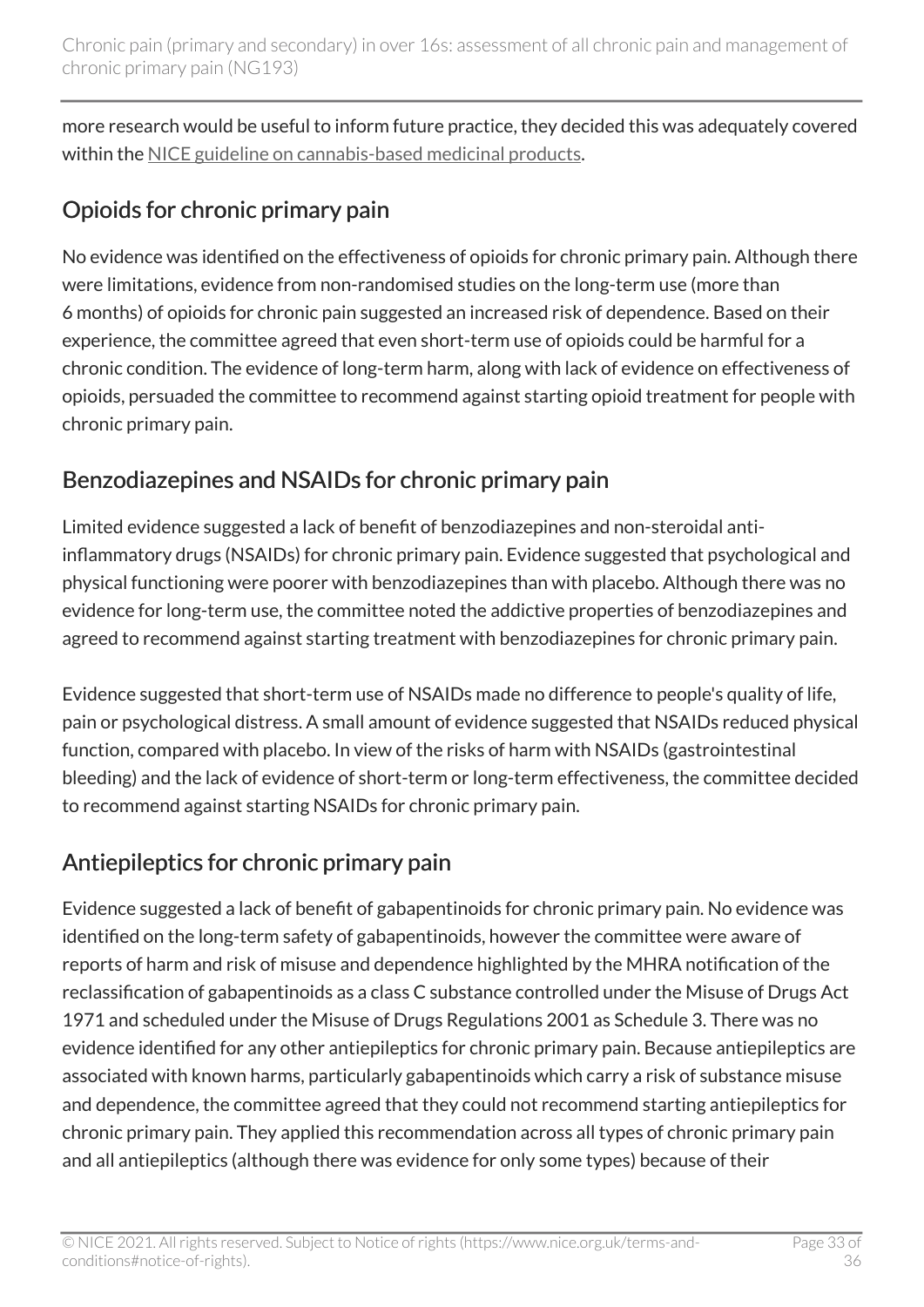knowledge of the harms associated with these drugs. They were aware that gabapentinoids are currently recommended for neuropathic pain and expert opinion within the committee suggested that complex regional pain syndrome (CRPS) is sometimes understood as a neuropathic pain disorder. Based on the expert opinion of some committee members they therefore decided to make a [recommendation for research on the use of gabapentinoids for CRPS](#page-18-1) to inform future guidance.

#### Local anaesthetics (topical or intravenous) for chronic primary pain

Evidence for local anaesthetics was limited. A small amount of evidence for short-term use of topical local anaesthetics suggested that there is either no benefit or that their use could result in worse outcomes for pain than placebo. No evidence was identified for intravenous use. The committee therefore agreed to recommend against the use of topical or intravenous local anaesthetics for chronic primary pain. However, based on the expert opinion of some members of the committee, it was noted that local anaesthetics may be useful for people with CRPS, who are under-represented in randomised controlled trials. They therefore decided to make a [recommendation for research on the use of local anaesthetics for CRPS](#page-18-1) to inform future guidance.

#### Paracetamol, ketamine, corticosteroids, anaesthetic/corticosteroid combinations and antipsychotics for chronic primary pain

No evidence was identified for paracetamol, ketamine, antipsychotics, corticosteroids or anaesthetic/corticosteroid combinations (for the latter 2 evidence was only considered for trigger point injections). From their own experience, and from the summaries of product characteristics, the committee agreed that these medicines have possible harms. The committee agreed that not commenting on these medicines could result in their continued use in practice, which would be inappropriate given the lack of evidence and possible harms, so they recommended against starting any of these treatments for chronic primary pain.

#### Reviewing current medicine use

The committee agreed that when recommendations had been made against the use of medicines, there should be guidance for people who are already taking these, including guidance for those who report benefit from these medicines (this includes pain medicines bought over the counter). They therefore included a recommendation based on expert opinion to explain the risks of continuing a medicine, to inform a decision about whether the risks outweighed the benefits and whether the medicine should be reduced or stopped, or continued safely. A recommendation was also made to highlight possible withdrawal symptoms after stopping some medicines.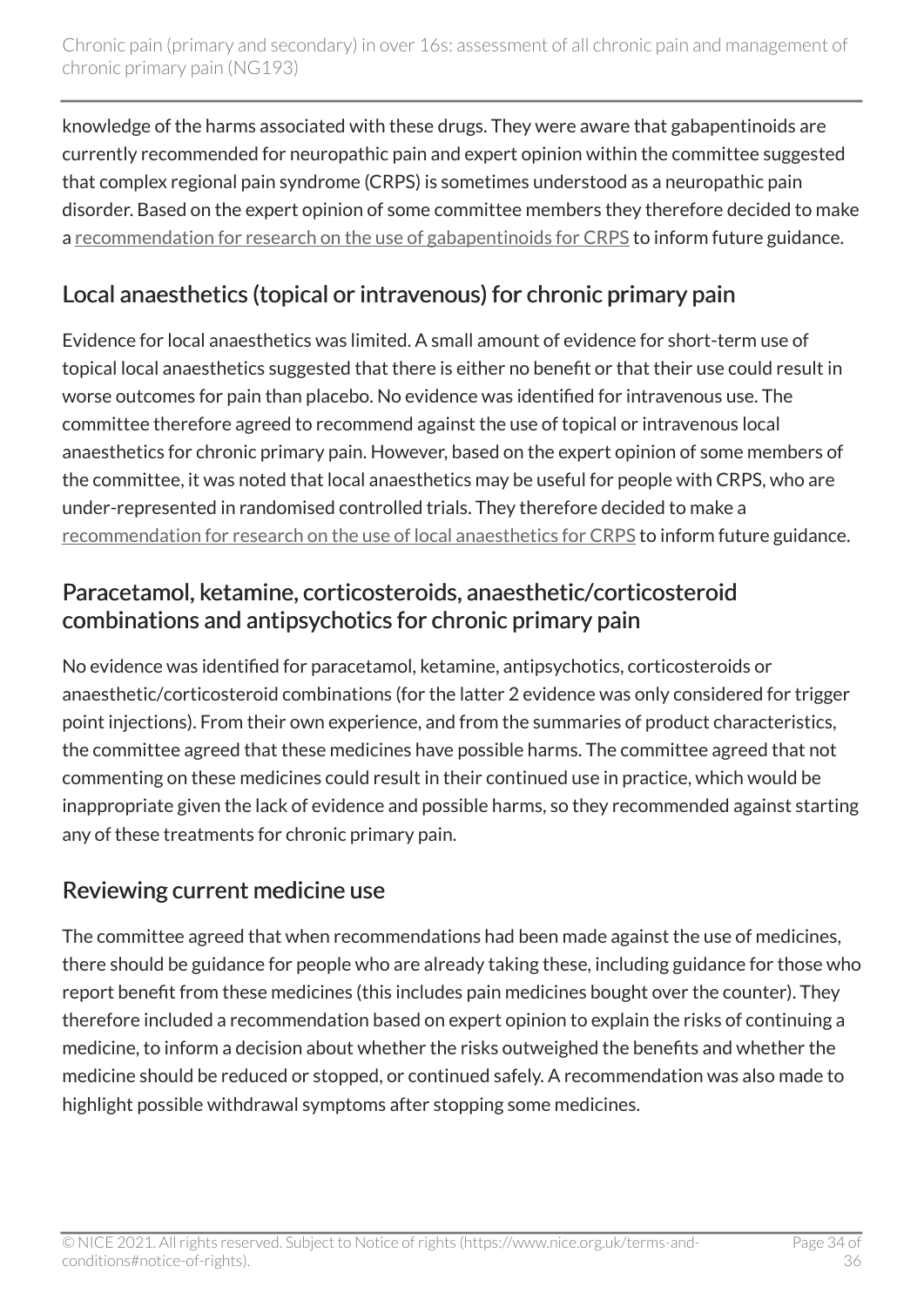### How the recommendations might affect practice

There is currently variation in the use of drugs to treat chronic primary pain. The recommendations are likely to have a resource impact in the short term because there may be increased resource use from helping people to stop treatments, particularly opioids and gabapentinoids. SNRI antidepressants are also slightly more expensive than other types of antidepressant such as tricyclics, but this does depend on dose. In the longer term, the recommendations should reduce the use of drugs for managing chronic primary pain, with a consequent reduction in harms and cost savings.

[Return to recommendations](#page-13-0)

## <span id="page-34-0"></span>Social interventions for chronic pain (chronic primary pain and chronic secondary pain)

[Recommendation for research on social interventions for chronic pain, including chronic primary](#page-19-2)  [pain](#page-19-2)

### Why the committee made the recommendation

No evidence was identified. The committee noted that provision of social prescribing link workers is part of the NHS long term plan, and so there is already a move towards social interventions within the NHS. The committee were aware of evidence for social interventions in conditions other than chronic pain, but they agreed that this evidence could not be extrapolated as the issues faced by people with chronic pain are likely to be different from those populations. They could not make a recommendation for chronic pain without evidence on clinical and cost effectiveness. The committee decided to make a research recommendation to gather high-quality evidence on social interventions in the NHS, specifically for adults with chronic pain. This will hopefully inform future guidance.